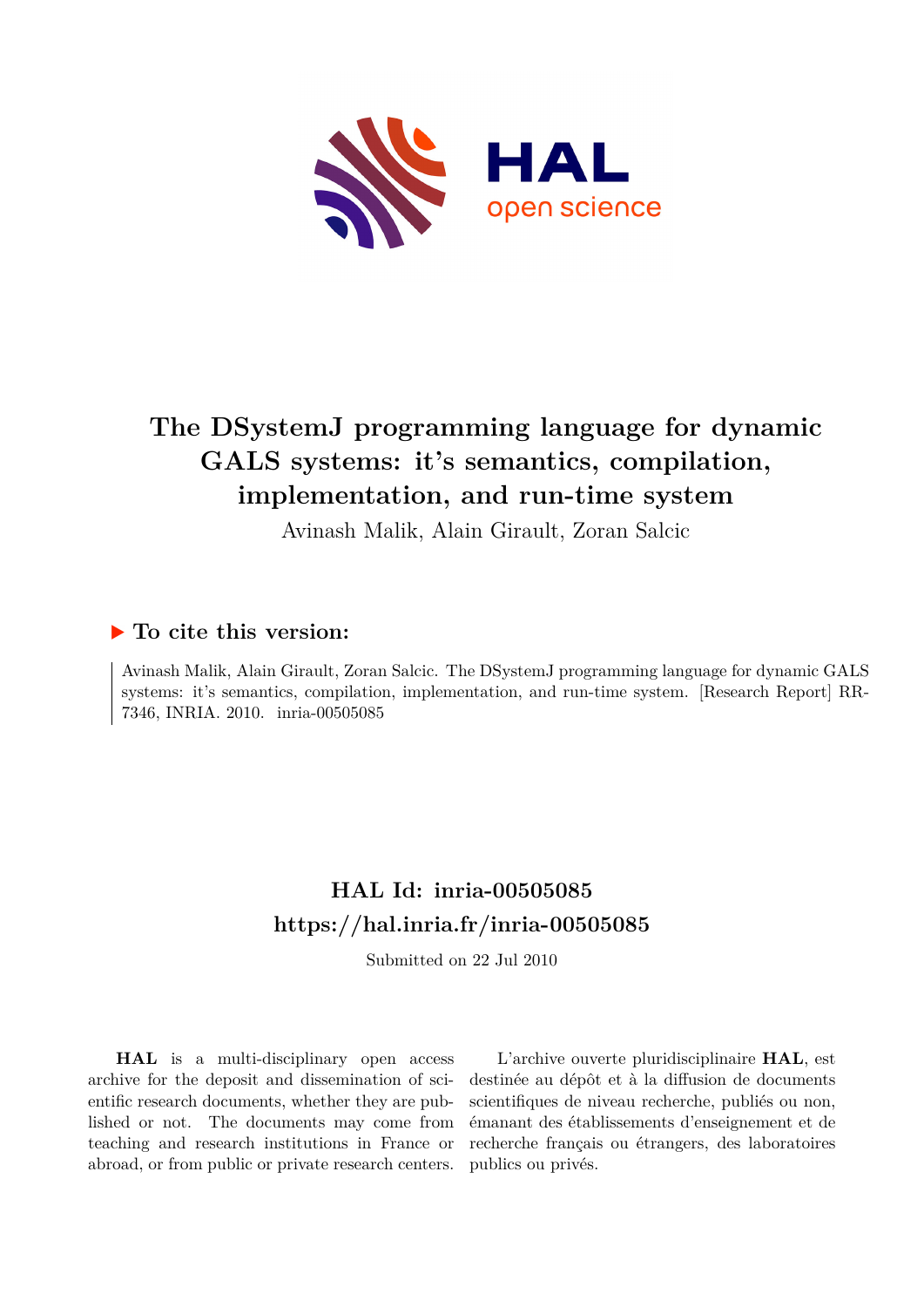

INSTITUT NATIONAL DE RECHERCHE EN INFORMATIQUE ET EN AUTOMATIQUE

# *The DSystemJ programming language for dynamic GALS systems: it's semantics, compilation, implementation, and run-time system*

Avinash Malik — Alain Girault — Zoran Salcic



ISRN INRIA/RR--7346--FR+ENG ISSN 0249-6399 ISRN INRIA/RR--7346--FR+ENG SN 0249-6399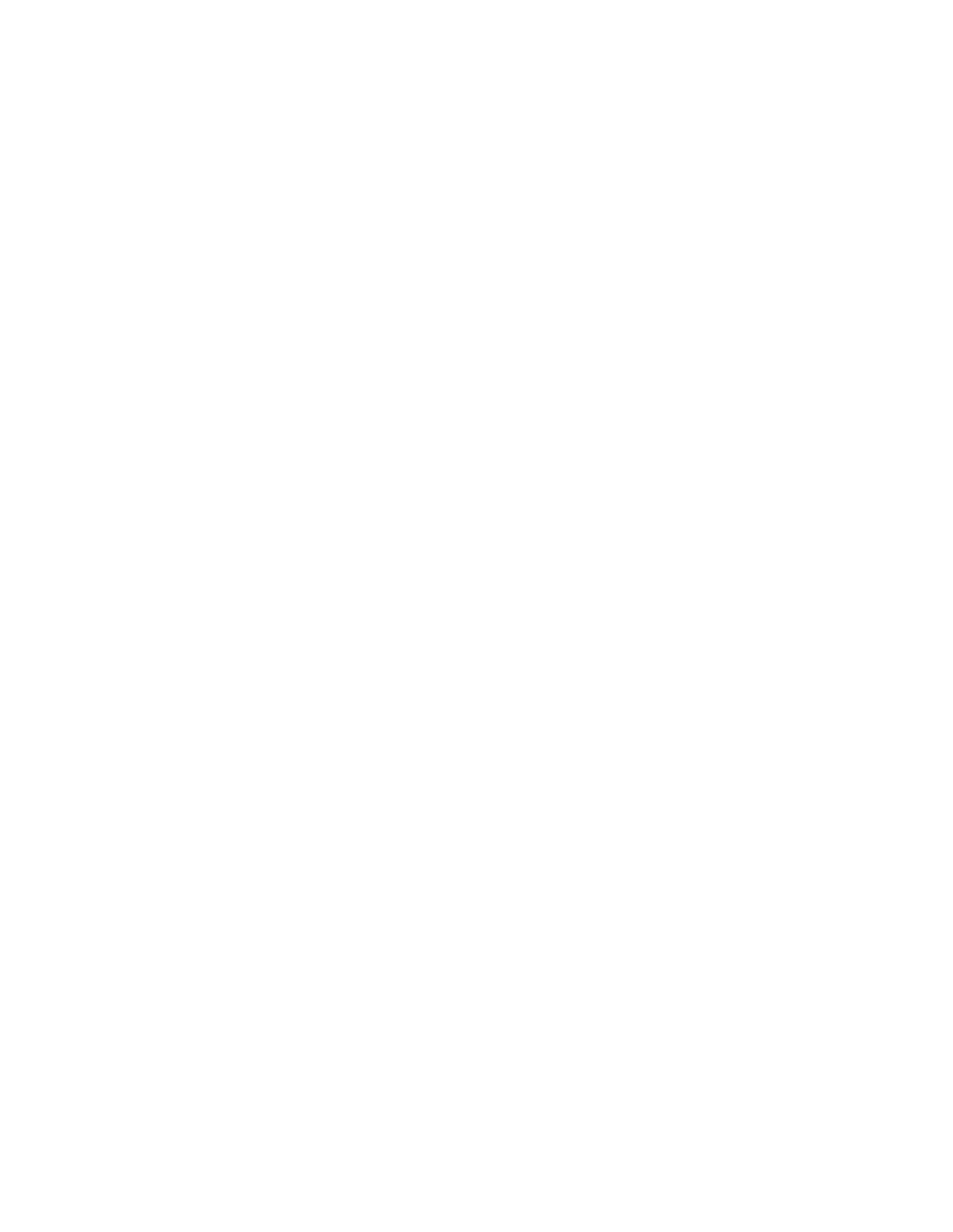

# The DSystemJ programming language for dynamic GALS systems: it's semantics, compilation, implementation, and run-time system

Avinash Malik <sup>∗</sup> , Alain Girault † , Zoran Salcic ‡

Thème  $COM -$  Systèmes communicants Projets POP ART

Rapport de recherche n° 7346 — July 22, 2010 — [32](#page-34-0) pages

# Abstract:

The paper presents a programming language called DSystemJ, for dynamic distributed Globally Asynchronous Locally Synchronous systems (GALS), its formal model, formal syntax and semantics, its compilation and implementation. The language is aimed at dynamic distributed systems, which use socket based communication protocols for communicating between components. DSystemJ allows the creation and control at runtime of asynchronous processes called clock-domains, their mobility on a distributed execution platform, as well as the runtime reconfiguration of the system's functionality and topology. As DSystemJ is based on a GALS model of computation and has formal semantics, it offers very safe mechanisms for implementation of dynamic distributed systems and potential for their formal verification. The principles and details of DSystemJ's compilation, as well as its required runtime support are described. The runtime support is itself implemented in the SystemJ GALS language, which can be considered as a static subset of DSystemJ.

Key-words: GALS systems, distributed programming, dynamic reconfiguration, formal model of computation, semantics, CSP,  $\pi$ -calculus, SystemJ, DSystemJ.

<sup>∗</sup> INRIA Grenoble Rhˆone-Alpes, POP ART project team, France, <Avinash.Malik@inria.fr>

<sup>†</sup> INRIA Grenoble Rhˆone-Alpes, POP ART project team, France, <Alain.Girault@inrialpes.fr>

<sup>‡</sup> University of Auckland, New Zealand, <z.salcic@auckland.ac.nz>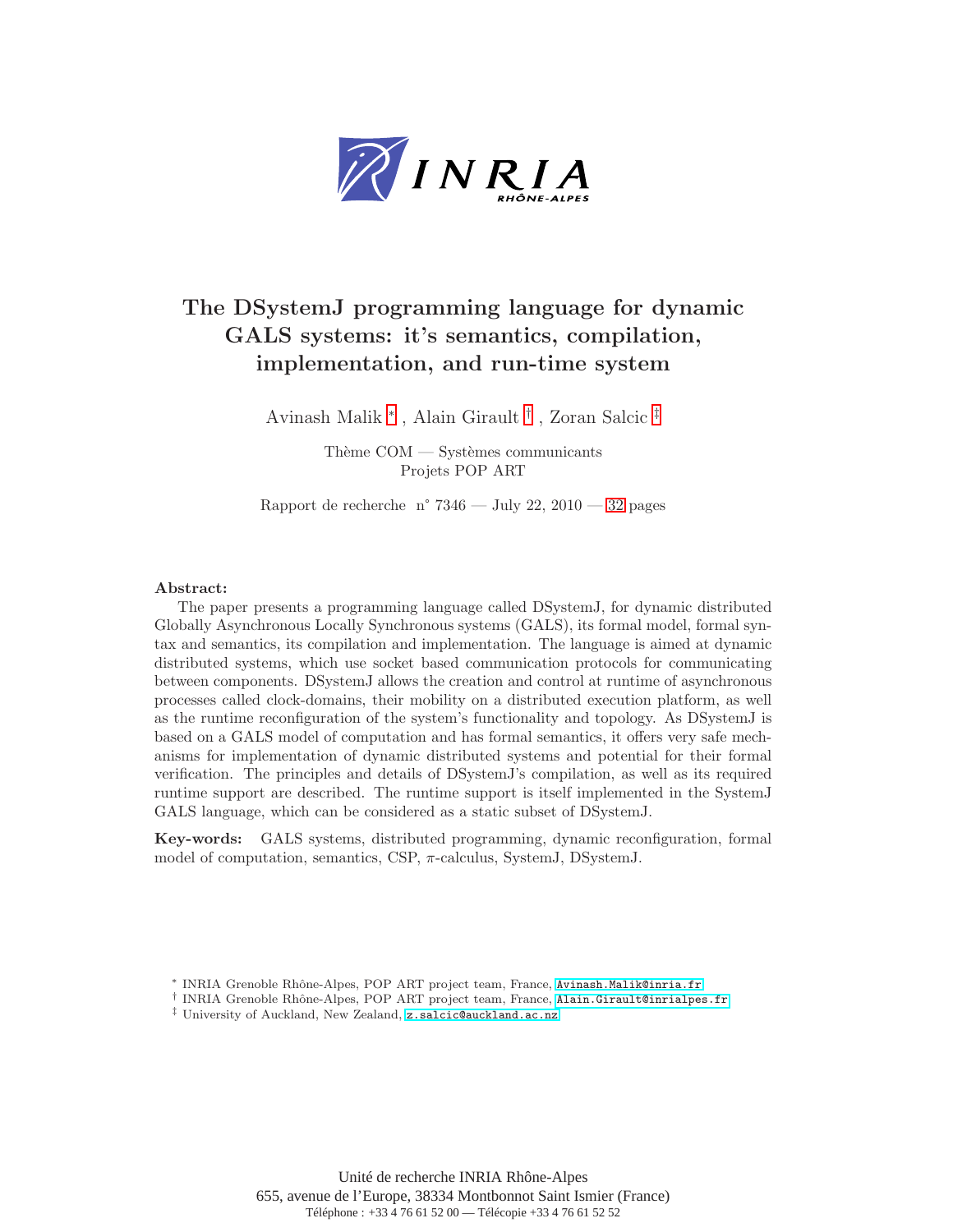# Le langage de programmation DSystemJ pour les systèmes GALS dynamiques: sémantique, compilation, mise en œuvre et exécution

# Résumé :

Cet article présente un nouveau langage de programmation appelé DSystemJ, destiné aux systèmes répartis dynamiques Globalement Asynchrones Localement Synchrones (GALS), ainsi que son modèle formel de calcul, sa syntaxe et sa sémantique formelle, sa compilation et sa mise en œuvre. Le langage est destiné à la conception des systèmes répartis dynamiques, qui utilisent des protocoles de communication bas´es sur les sockets. DSystemJ permet la création et le contrôle durant l'exécution de processus asynchrones appelés clockdomains, leur mobilité sur des plateformes d'exécution répartie, ainsi que la reconfiguration à l'exécution des fonctionnalités du système et de sa topologie. Puisque le modèle formel de calcul de DSystemJ est basé sur le modèle GALS et possède une sémantique formelle, il offre des mécanismes très sûrs pour la mise en œuvre de systèmes dynamiques répartis et le potentiel pour leur vérification formelle. Nous donnons les principes et les détails de la compilation de DSystemJ ainsi que son environnement de support à l'exécution. Cet environnement de support est lui-même mis en œuvre dans le langage GALS SystemJ, qui peut être considéré comme un sous-ensemble statique de DSystemJ.

Mots-clés : systèmes GALS, programmation répartie, reconfiguration dynamique, modèle formel de calcul, sémantique, CSP,  $\pi$ -calcul, SystemJ, DSystemJ.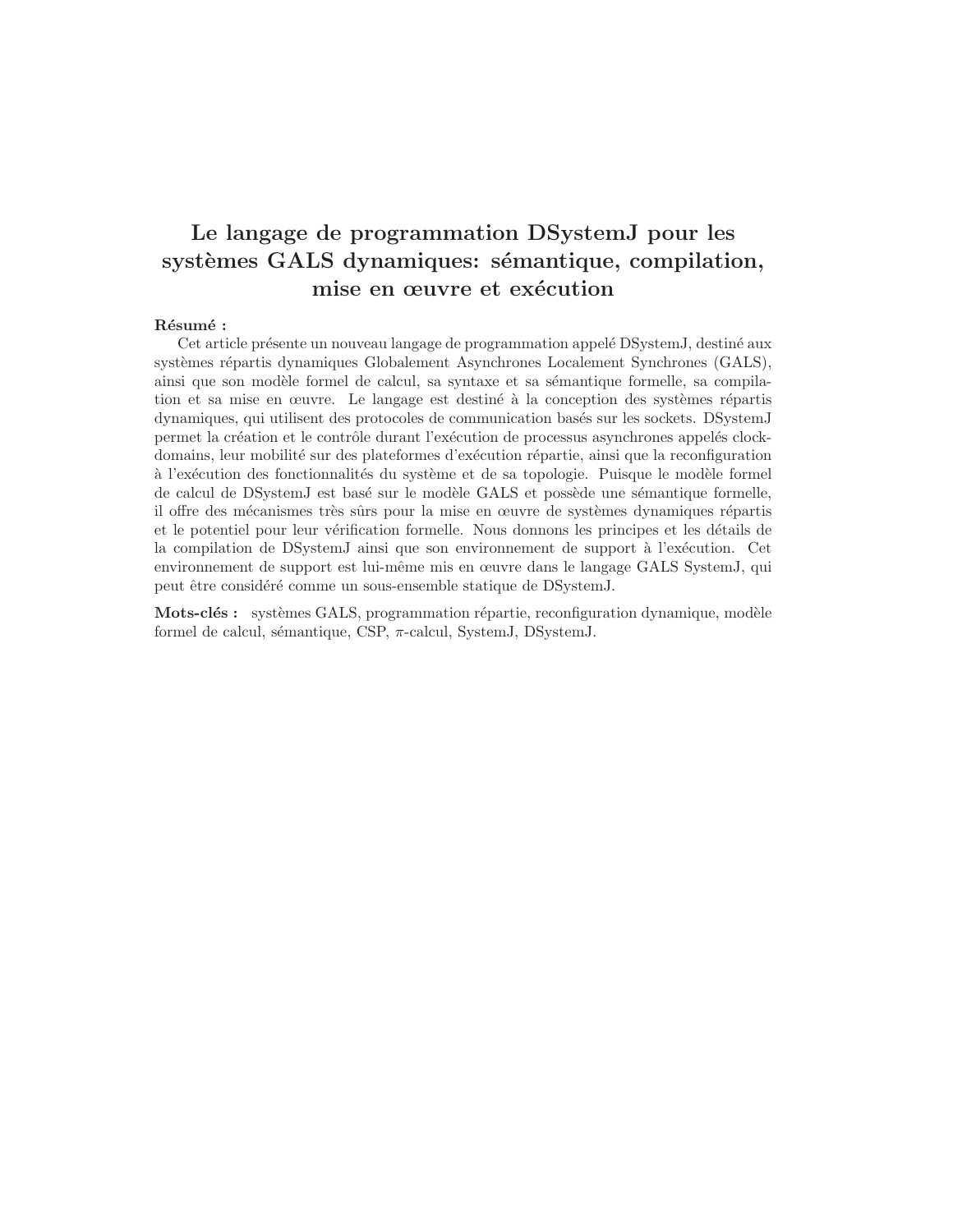# <span id="page-5-0"></span>1 Introduction

An increasing number of computing applications are concurrent in nature and the only way to describe them efficiently is to use new concurrent programming languages that allow explicit use of concurrency. Sometimes, concurrency is a natural way to describe system operation, while in other cases, it is natural due to the nature of the execution platform (e.g., distributed networked systems). Some typical examples of such applications are sensor networks capable of dealing with nodes being attached or detached *at runtime*, and ad-hoc collaborative systems in which participants *dynamically* enter and exit from a joint activity (such as multi-player gaming, or document editing environments).

We define a superset of distributed systems that we target, called *dynamic distributed systems* (DDS), capable of creating, terminating, migrating, and managing processes at runtime in a distributed environment. The programming languages have not kept pace with this increase in demand of concurrent applications. In fact, concurrent programming with standard languages is still considered difficult [\[12\]](#page-31-0). The main reason for this difficulty arises from the fact that the concurrent programming advocated by standard languages requires programmers to deal with synchronization and communication between concurrent processes at a very low level of abstraction, thus diverting them from the actual system design.

Over the years a number of programming techniques and languages have been proposed to make concurrent and especially distributed programming more productive. The *de facto* standard for distributed computing is the *Message Passing Interface* (MPI) specification [\[21\]](#page-32-0). MPI is usually implemented as a library providing an *Application Programming Interface*, which can be used from different languages. Other approaches include mobile agent systems, like JADE [\[4\]](#page-31-1) based on Java, which are specifically designed to take advantage of Java's portability. Yet these runtime libraries are often very heavy in terms of memory footprint and resource requirements, thereby making them unsuitable for systems with less powerful computing nodes, like those used in sensor networks.

All the above mentioned approaches model systems with asynchronous concurrency without being based on a formal *Model of Computation* (MoC) and formal semantics. We believe that formal semantics is essential for faithful compilation and reasoning about the program. Formal semantics is the cornerstone for state space exploration techniques [\[6\]](#page-31-2), which can be used for formal verification – an important step in building trustworthy, highly reliable systems. More generally, we advocate that formal semantics is essential in languages that are used to describe DDSs, as it offers the potential to reason about the correctness of such complex systems.

A number of formal languages, equipped with a formal semantics, have been introduced, like *Communicating Sequential Processes* [\[11\]](#page-31-3) (e.g., Occam [\[9\]](#page-31-4)), π-calculus [\[17\]](#page-32-1) (e.g., Occam- $\pi$  [\[24\]](#page-32-2)), Join-calculus [\[8\]](#page-31-5) (e.g. JoCaml [\[15\]](#page-32-3)), and Actor Models [\[7\]](#page-31-6) (e.g., ActorFoundry [\[1\]](#page-31-7)). All these approaches have some merits and some disadvantages. Occam and Occam- $\pi$  are able to model static and dynamic distributed systems, respectively, but they are unable to express complex data transformations and cannot abstractly express data fusion from multiple sources.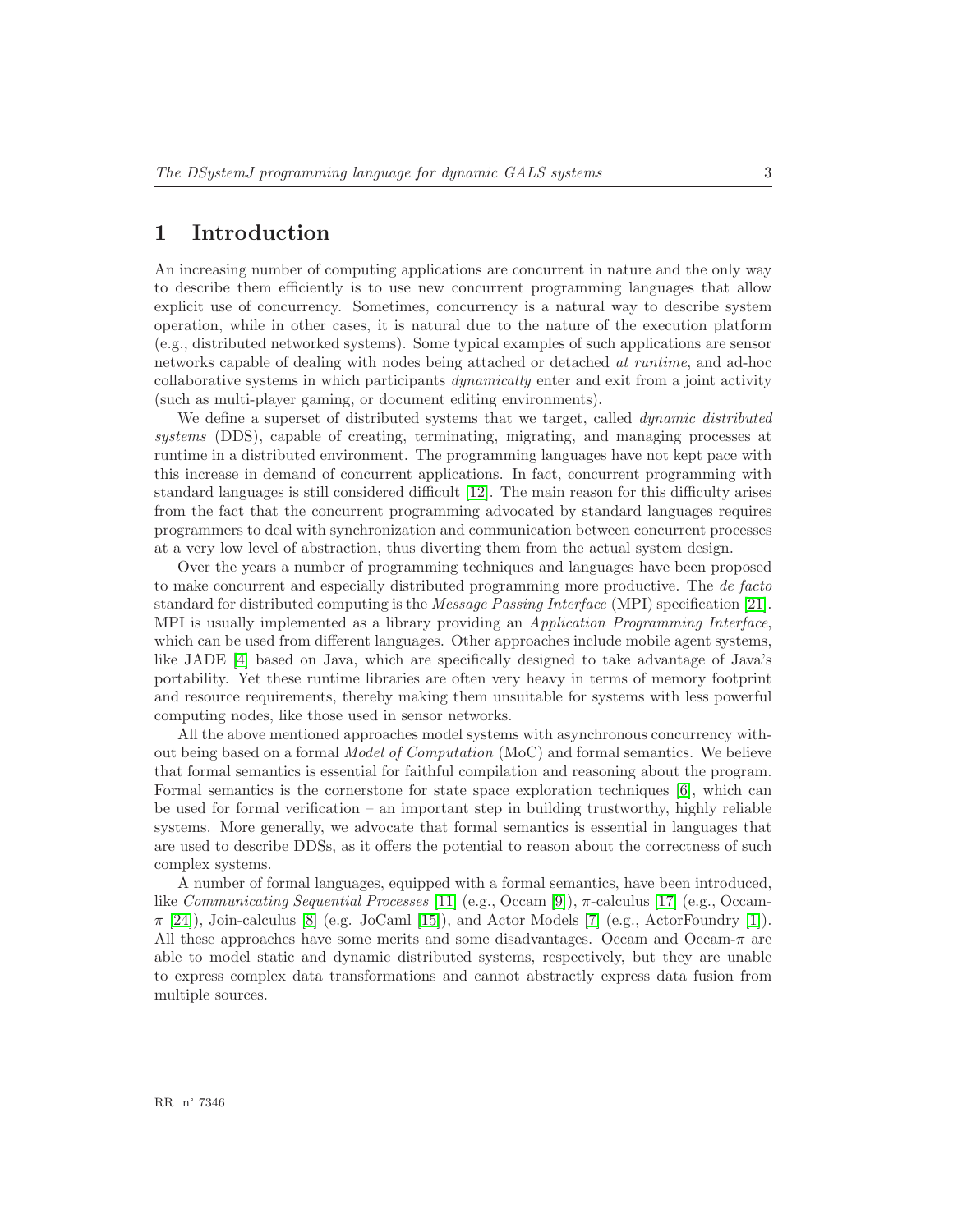JoCaml is able to model DDSs with complex data transformations, thanks to the ML programming language as its base. However, it is unable to express data fusion abstractly. Also, unlike Occam- $\pi$  it does not allow mobility of processes at runtime.

Finally, actor based languages and libraries, like ActorFoundry, Scala [\[19\]](#page-32-4), and Erlang [\[23\]](#page-32-5), are not designed to execute efficiently on distributed systems or lack a number of the above mentioned capabilities.

In this paper, we introduce a new programming language aimed at DDSs communicating via socket based networks, called DSystemJ. It is a conservative extension of the *Globally Asynchronous Locally Synchronous* (GALS) language SystemJ [\[14\]](#page-32-6). DSystemJ extends SystemJ with new features to deal with dynamics of asynchronous processes, called clock domains. Like SystemJ, it also allows each asynchronous process to be expressed as a composition of multiple synchronous concurrent processes, called reactions. Thanks to its GALS MoC, DSystemJ is able to model a larger class of systems than any of the above mentioned approaches. DSystemJ allows the designer to create new clock-domain (CD) at runtime (dynamic creation), it provides convenient means to describe weak CD mobility, it provides an abstract means to describe data fusion, reactive programs, and complex control situations, while at the same time mixing them with complex data computations in standard Java. Finally, DSystemJ's implementation of communication between reactions in different CDs is based on CSP-style rendezvous. This is designed to work in a fully distributed memory environment, without a single entity having the complete knowledge of the system. Thus, systems implemented using DSystemJ adhere to the principle of no single point of failure.

After a brief presentation of the language itself, we focus on the key aspects of language, compilation, and implementation, including the description of the runtime environment necessary to support the dynamic nature of the language.

The rest of the paper is organized as follows: Section [2](#page-6-0) gives an example DSystemJ program, highlighting the main features of the language. Section [3](#page-9-0) presents the DSystemJ MoC, syntax, and intuitive semantics. The formal semantics and MoC are presented next in Section [4.](#page-13-0) Section [5](#page-17-0) explains the compilation procedure. Section [6](#page-21-0) provides an overview of the DSystemJ runtime system and associated libraries. A detailed comparison between DSystemJ and currently available languages and libraries is provided in Section [7.](#page-28-0) Section [8](#page-29-0) gives the quantitative comparison between DSystemJ and JADE. Finally, we end the paper in Section [9](#page-30-0) with the conclusions and future work directions.

# <span id="page-6-0"></span>2 Language Features and Example

<span id="page-6-1"></span>In this section, we present a DSystemJ example that highlights all the important features of the language and familiarizes the reader with the syntax and semantics of DSystemJ.

Listing 1: A dynamic security surveillance system

```
1 system{
```

```
2 interface{<br>3 //The sign
       //The signals and channels that are used for
```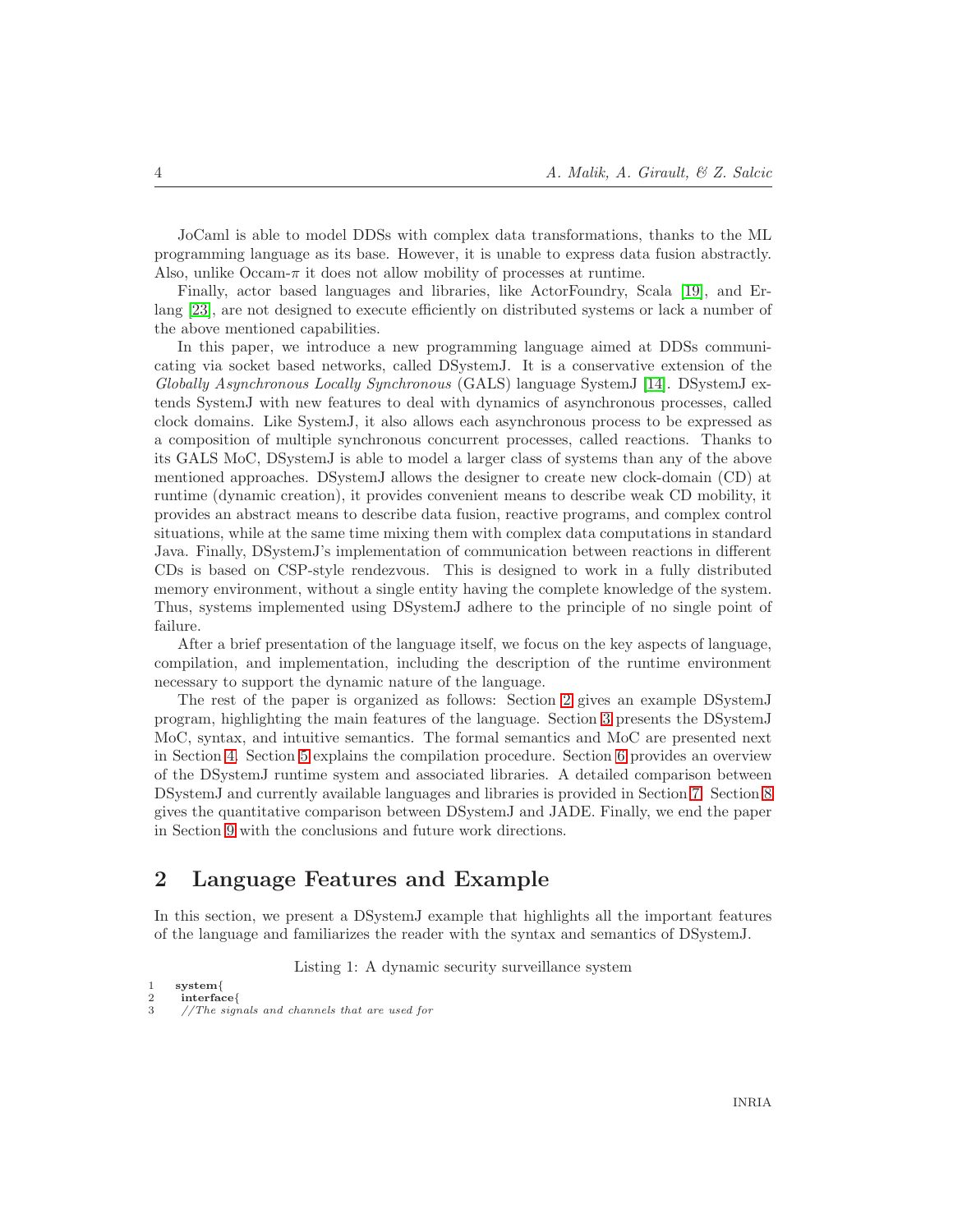```
4 //communication with the environment and between the various CDs.<br>5 input Object channel askA,askB,receiveA,receiveB;
 5 input Object channel askA,askB,receiveA,receiveB;<br>6 output Object channel askA,askB,receiveA,receiveE
 6 output Object channel askA,askB,receiveA,receiveB;
 7 input String signal attach,ctrlA,ctrlB,killBDone,killB;<br>8 output String signal attachMessage,ctrlMessageA,ctrl
            output String signal attachMessage,ctrlMessageA,ctrlMessageB;
 9 }
10\atop1111 //The ruby GUI listener CD
12 GUIListener−>GUIListener(askA,askB,receiveA,receiveB,attach,
13 killBDone)<br>14 ><
\begin{array}{c} 14 \\ 15 \end{array}15 //CD server listener<br>16 serverListener->{
            16 serverListener−>{
\begin{array}{cc} 17 & \phantom{0} \phantom{0} \phantom{0} \phantom{0} 18 & \phantom{0} \end{array}18 \frac{1}{19} //Wait to get a message on channel askA,<br>19 //send the CD camAController on channel
19 //send the CD camAController on channel receiveA.<br>20 while(true){
20 while(true){<br>21 receive ask/
                receive askA; send receiveA(camAController);
\frac{22}{23}3||\frac{24}{25}24 \{25\} //Wait to get a message on channel askB,<br>26 //send the CD camBController on channel
26 //send the CD camBController on channel receiveB.<br>27 while(true){receive askB; send receiveB(camBCont
27 while(true){receive askB; send receiveB(camBController);}<br>28 }
\begin{array}{ccc} 28 & & & \} 29 & & & > < \end{array}29 > 5<br>30 //
30 //The camera A controller<br>31 camAController->{
31 camAController->{<br>32 //Alternatively move
32 //Alternatively move camera A left and right 33 int counterA=1;
34 while(true){<br>35 await(ctrlA)
35 await(\text{ctrlA});<br>36 if(\text{counter.})36 if(counterA\%2 == 0) emit ctrlMessageA("move A left");<br>37 else emit ctrlMessageA("move A right"):
37 else emit ctrlMessageA("move A right");<br>38 + + counterA: pause: } }
38 ++counterA; \textbf{ pause}; }\}<br>39 ><
39 > <<br>40 / 740 //The camera B controller
41 camBController−>{
42 //Alternatively move camera B right and left
43 int counter B=1;<br>44 abort(kill B) {
44 abort(killB){<br>45 while(true)45 while(\text{true}){<br>46 await(\text{ctrlB})46 await(ctrl\overrightarrow{B});<br>47 if(counter \overrightarrow{B}%)
                \textbf{if}(\text{counterB\%2} == 0)emit ctrlMessageB(''move B right'');
48 else emit ctrlMessageB("move B left");<br>
49 + +counterB: pause: \frac{1}{3}49 ++counterB; pause;}}<br>50 emit ctrlMessageB("B killed");}}
51 }
```
# Listing 2: The GUI listener CD<br>to Object channel ask A output Object

<span id="page-7-0"></span>

|                | reaction GUIListener (output Object channel askA, output Object       |
|----------------|-----------------------------------------------------------------------|
| 2              | channel askB, input Object channel receiveA, input Object channel     |
| 3              | receiveB, input String signal attach, input String signal killBDone){ |
| $\overline{4}$ | boolean aDone=false, bDone=false;                                     |
| 5              |                                                                       |
| 6              | while(true)                                                           |
|                | await(attack):                                                        |
| 8              | String name $=$ ((String)#attach);                                    |
| -9             | //Asked to attach controller for camera $A$ ?                         |
| 10             | $if(name.equals("ATTACH_A"))$ }                                       |
| 11             | //Is camera A controller already attached in runtime?                 |
| 12             | <b>if</b> (Helper.exists("camControl.camAController") & aDone)        |
|                |                                                                       |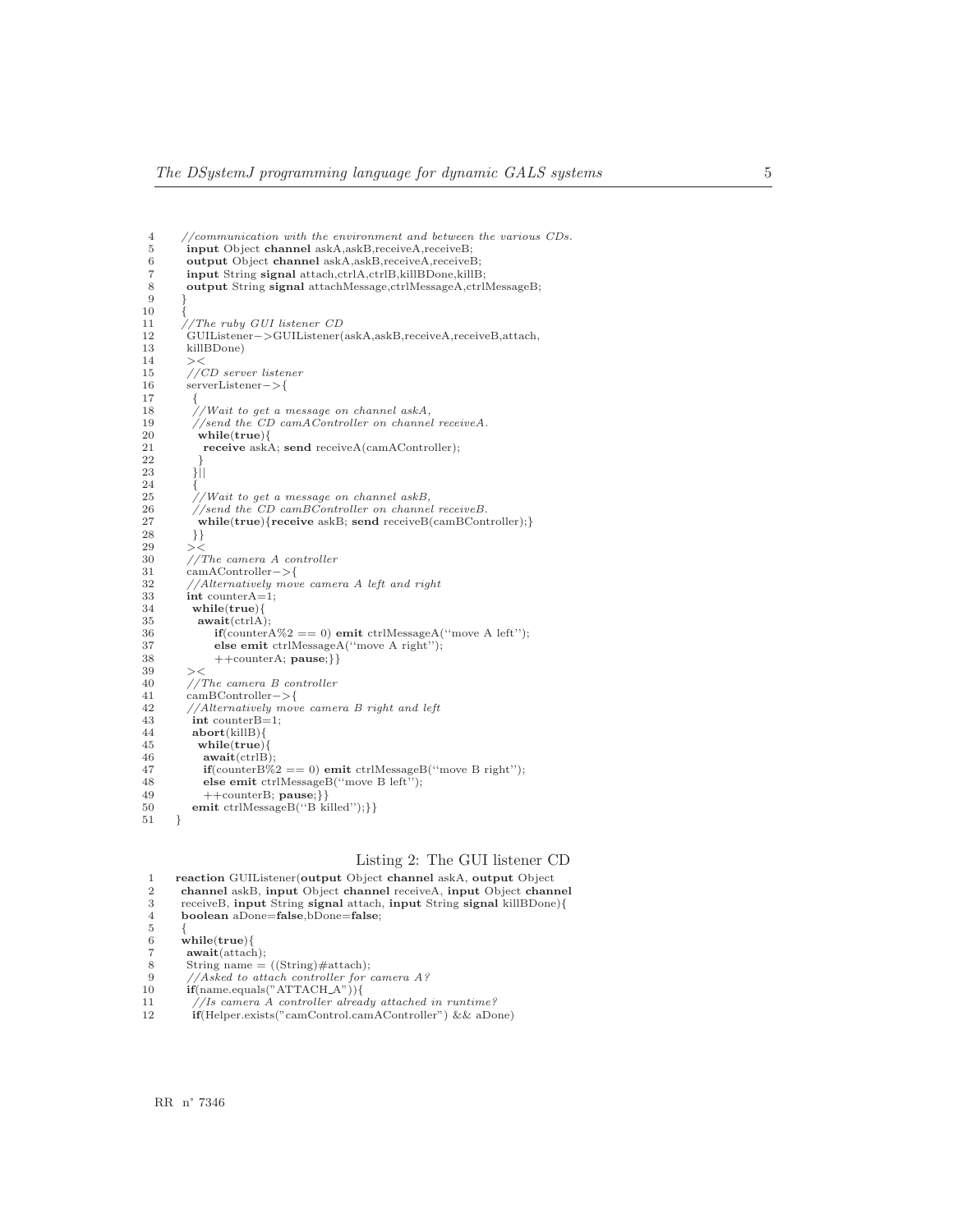```
13 emit attachMessage("A exists");<br>14 //Get the camera A controller from
14 //Get the camera A controller from the server.<br>15 else{
16 send askA("camControl.camAController"); //The fully qualified name<br>17 pause;
17 pause;<br>18 receive
18 receive receiveA; //Received the camera controller A CD run \#receiveA();
19 run #receiveA();<br>20 aDone=true;
20 aDone=true;<br>21 emit attachN
21 emit attachMessage("A is now controllable");}}<br>22 //Same as for A
22 //Same as for A<br>23 else if(name.equa
23 else if(name.equals("ATTACH_B"))}<br>24 if(Helper.exists("camControl.camBC
24 if(Helper.exists("camControl.camBController") && bDone)<br>25 emit attachMessage("B exists");
25 emit attachMessage("B exists");<br>26 else{
26 else\{<br>27 seno
27 send askB("camControl.camAController");<br>28 pause;
28 pause;<br>29 receive
29 receive receiveB;<br>30 run #receiveB();
30 run \# receiveB();<br>31 bDone = true;31 bDone=true;<br>32 emit attachN
32 emit attachMessage(''B is now controllable");<br>33 }}
         \{\{\}\}}}}
34\begin{array}{c} 35 \\ 36 \end{array}36 while(true){
37 //Get the Kill B signal from GUI
38 await(killBDone);<br>39 bDone=false; //S39 bDone=false; //Set the B killed boolean to false<br>40 emit attachMessage("B killed");
\{41}{42} pause;}}
42 }
```


<span id="page-8-0"></span>Figure 1: Pictorial representation of a security surveillance system. The thick solid ellipses are CDs initialized at the start of the system. The thin solid ellipses are CDs present in the system as code but not yet running. The dashed ellipses are instantiations of the CD code forked at runtime.

Figure [1](#page-8-0) gives a graphical illustration of a security surveillance system. Listings [1](#page-6-1) and [2](#page-7-0) show the DSystemJ code implementing this system. The system consists of two Internet enabled PTZ cameras, camA and camB, being controlled by two CDs, camAController and camBController. The cameras are attached to a physical machine called avedon, while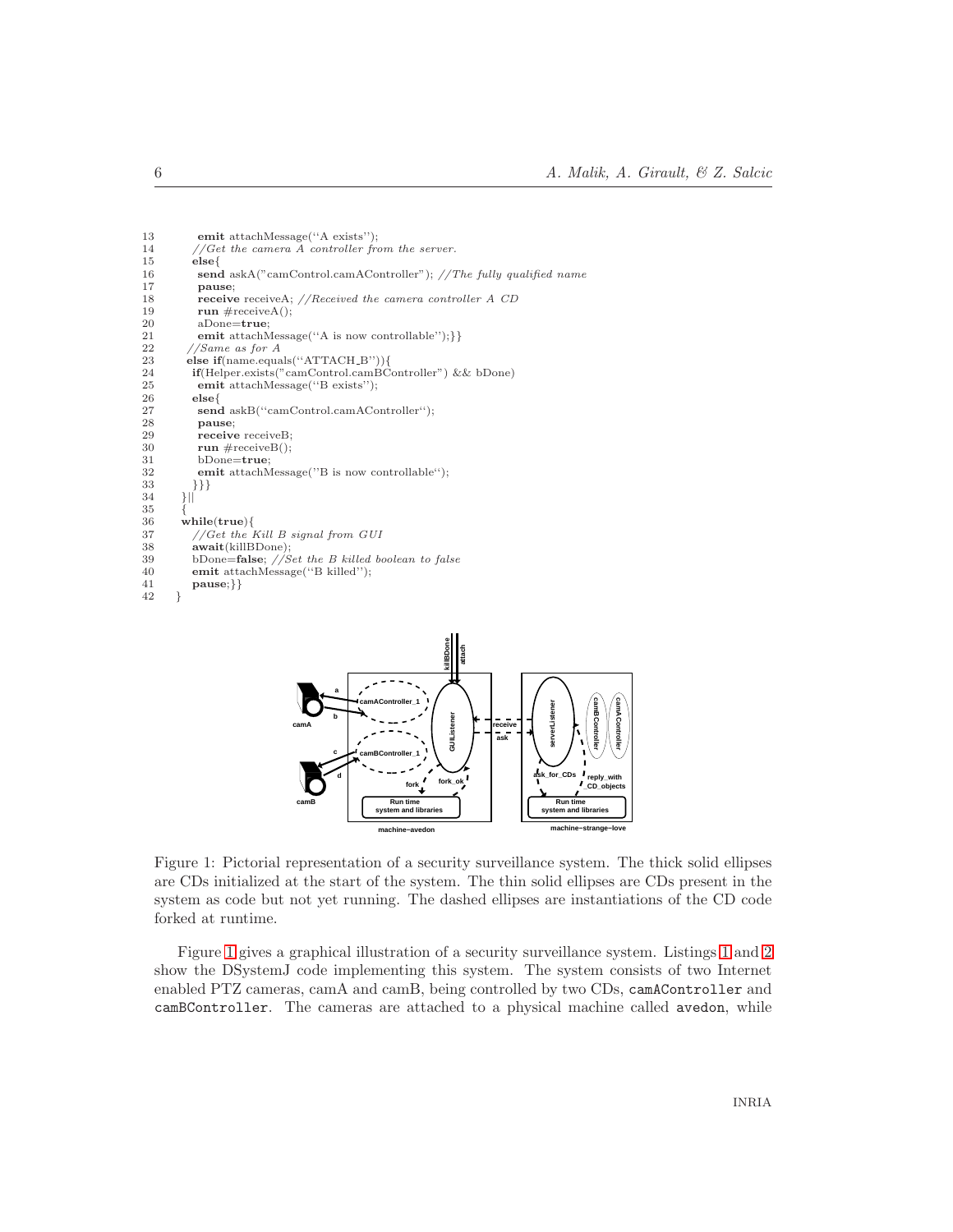all the camera controller code is present on another machine called strange-love, which also acts as the code repository. The GUIListener CD receives commands input by the user via a GUI written in the Ruby programming language, and launches/kills the camera controller CDs as requested. It also communicates with the serverListener CD running on strange-love, to obtain the new code for the camera controllers if they are not already present on avedon.

To keep the example relatively simple, the camera controller CDs move the cameras left and right alternately (Listing [1](#page-6-1) lines 31-38 and 41-50). The DSystemJ code shown in the listings is well commented. The readers should note the level of abstraction – the ease of communication between reactions of asynchronous CDs using channels (Listing [1](#page-6-1) line 21 and Listing [2](#page-7-0) line 16), the data fusion constructs (await, abort, signal, etc) for communicating with the environment, including programs in various other programming languages (e.g., communicating with a Ruby program, Listing [2](#page-7-0) lines 7, 38), the intermixing of complex data transformations in Java with DSystemJ's control flow, the ease of dynamic CD creation (Listing [2](#page-7-0) lines 19, 30), the ease of describing weak mobility of CDs via channels (Listing [1](#page-6-1) line 21, 27 and Listing [2](#page-7-0) lines 18, 29), and finally, describing asynchronous (><) and synchronous (||) concurrency (Listing [1](#page-6-1) lines 14, 23, etc). Our main goal in designing DSystemJ was to provide a mix of high-level features to build GALS systems, coupled with all the data-handling features of Java, and at the same time offering a formal semantics.

# <span id="page-9-0"></span>3 DSystemJ: Model of computation, syntax and intuitive semantics

DSystemJ is a conservative extension of SystemJ [\[14\]](#page-32-6) and hence it follows the GALS MoC of the SystemJ language.

A SystemJ program consists of a set of CDs composed using the asynchronous parallel operator  $(\geq)$  and executing at unrelated logical clock ticks (from here on referred to as tick). CDs synchronize and communicate with each other using channels, with CSP [\[11\]](#page-31-3) style rendezvous for synchronization and data transfer. Each CD itself consists of one or more processes, called reactions, executing in lockstep, i.e., at the CD's tick. The reactions are combined and controlled using the synchronous parallel operator (||). Reactions within the same CD communicate using the synchronous broadcast mechanism over signals. Finally, a SystemJ program interacts with its environment through a set of input and output signals. The synchronous statements, reactions, and operations on signals, and asynchronous statements, CDs, and channels, are together responsible for the control-flow of SystemJ programs. The data-driven computations and transformations are written in Java.

A DSystemJ program extends this with the ability to fork new CDs at runtime (dynamic process creation) and pass CDs over channels (process mobility).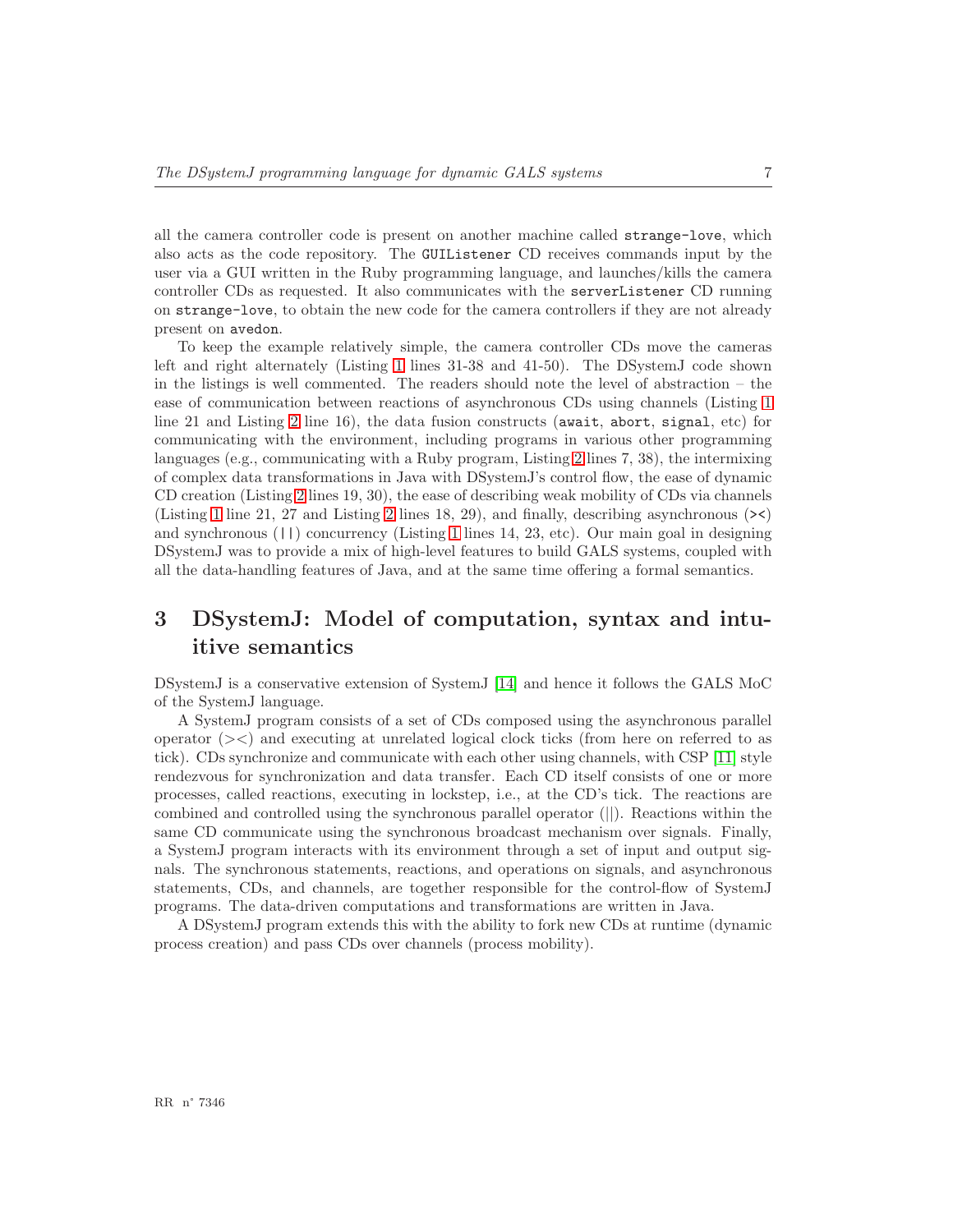# <span id="page-10-2"></span>3.1 DSystemJ syntax

DSystemJ combines features from Esterel [\[5\]](#page-31-8), CSP [\[11\]](#page-31-3), and  $\pi$ -calculus [\[17\]](#page-32-1) with the Java programming language. Table [1](#page-10-0) and [2](#page-10-1) show the SystemJ and DSystemJ kernel statements and their meaning, respectively.

<span id="page-10-0"></span>

| <b>Kernel Statements</b>         | Meaning                           |
|----------------------------------|-----------------------------------|
| [input] [output] [type] signal S | declare signal S                  |
| emit $S$ [(value)]               | broadcast signal S                |
| present $(S) \{p\}$ else $\{q\}$ | do p if S is present, else do q   |
| abort $(S) \{p\}$                | present program p if S is present |
| suspend $(S){p}$                 | suspend p if S is present         |
| trap $(T)$ {pexit $T$ }          | preempt p if exit is executed     |
| p  q                             | run p and q in lock-step          |
| $p$ > $\lt q$                    | run p and q asynchronously        |
| send $C([value])$                | send a value through C            |
| receive C()                      | receive a value through C         |
| pause                            | finish a logical time instant     |

Table 1: The SystemJ kernel statements and their meaning

Table 2: The kernel statements introduced in DSystemJ and their meaning

<span id="page-10-1"></span>

| <b>Kernel Statements</b>                         | Meaning                       |
|--------------------------------------------------|-------------------------------|
|                                                  |                               |
| unique-name $\rightarrow$ CD([args])             | declare a named CD closure    |
| unique-name $\rightarrow \{\}$                   | declare an unnamed CD closure |
| run unique-name( $\langle \text{args} \rangle$ ) | run CD unique-name            |
| run $\#channel\text{-}name([args])$              | run CD received via channel   |
|                                                  | channel-name                  |
| [input] [output] [type] channel C                | declare channel C             |

Signals are the most basic means of communication in a DSystemJ program; they have a status and possibly a value. Signals can be either local or interface signals, interface signals are qualified with either the input or the output keywords and are used for communication with the environment, while local signals are used for communication between concurrent reactions within a single CD. A signal emission broadcasts the signal throughout its CD, making it instantaneously visible to all the reactions running in lock-step within that CD. The emission of an output signal makes it visible to the environment, too. A signal emission can be pure or include a value, which can be of any Java data type. The present instruction is used to check the presence of a signal, while abort and suspend instructions are used for preemption. The trap and exit statements together implement user defined preemptions, as opposed to environment based ones through signals (abort, suspend) similar to Esterel [\[5\]](#page-31-8).

There are multiple ways to represent concurrency in DSystemJ. The  $\parallel$  and  $\geq$  operators initialize synchronous parallel reactions and CDs, respectively at program startup. The run statement allows designers to instantiate new CDs at runtime. The channels are used to communicate between reactions in different CDs. The send and receive statements together implement a rendezvous (blocking sending and receiving) style communication through channels. Finally, the pause statement shows the completion of a tick of a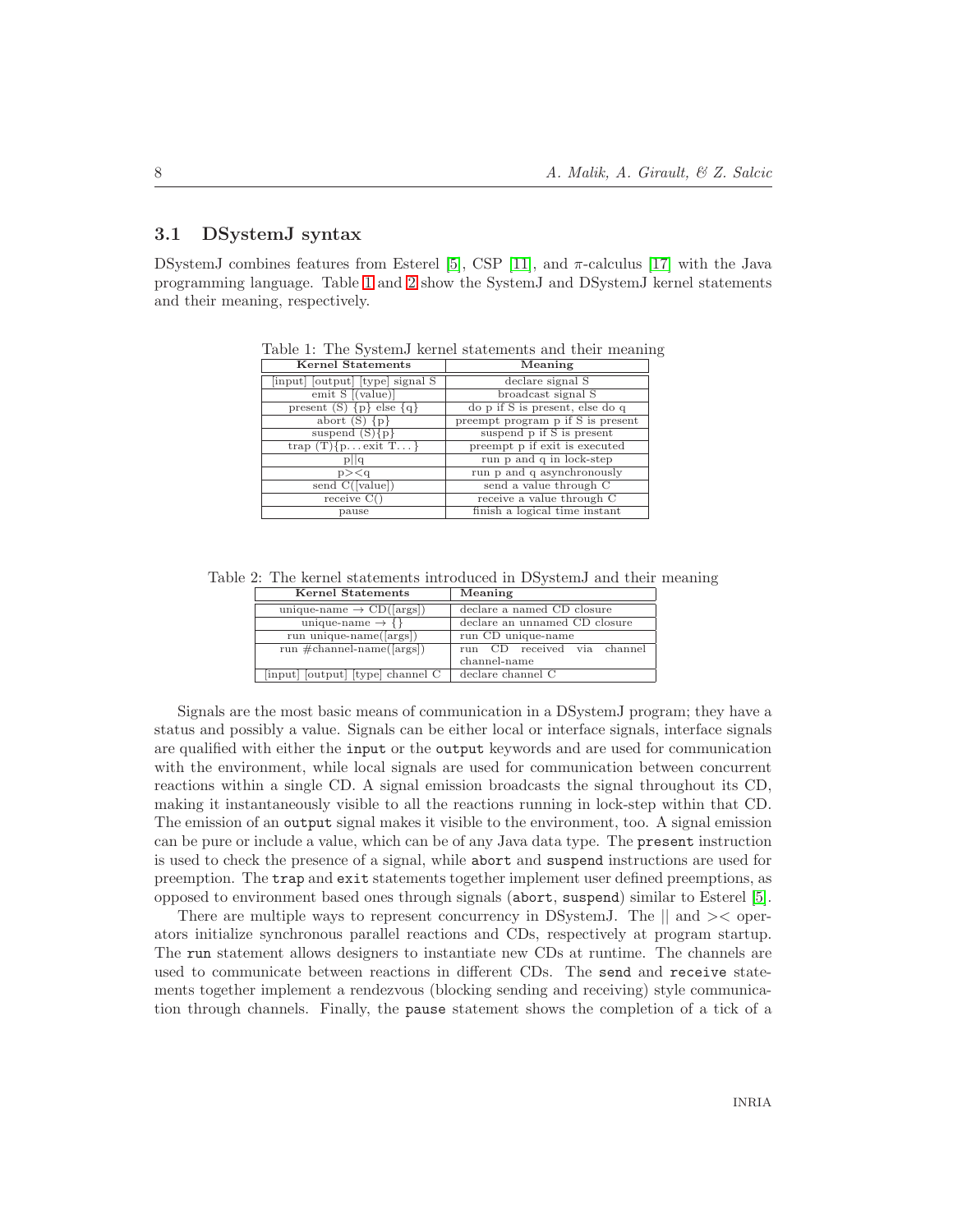single CD or a reaction. At the start of the tick of each CD, the CD's input signals are sampled from the environment by the program; then the required transitions are computed, and, finally, the CD's output signals are emitted to the environment at the end of the CD tick, thereby implementing a state machine. All the syntactic constructs presented in Table [1](#page-10-0) and [2](#page-10-1) can be freely intermixed with most of the Java constructs.

# <span id="page-11-1"></span>3.2 Intuitive Semantics of Kernel Statements

In this section we describe the intuitive semantics of the kernel constructs introduced in the DSystemJ language (Table [2\)](#page-10-1). The reader is referred to [\[14\]](#page-32-6) for a detailed explanation about the rest of the kernel statements (Table [1\)](#page-10-0).

# <span id="page-11-2"></span>3.2.1 The unique-name  $\rightarrow$  CD([args]) and unique-name -> {} constructs

The -> construct builds a pointer to the named or unnamed CDs, as shown in Listing [1](#page-6-1) (lines 16-28). The -> delimited name ("unique-name") can then be used to fork or send the CD code via channels. These unique-names have a *global scope* in the system, i.e., they are visible to all the reactions and other CDs, including themselves. The -> operator can also create a closure, similar to functional programming languages. For example, in Listing [1](#page-6-1) lines 31-38, the camAController CD forms a *closure process*. Every closure keeps a separate copy of the enclosed variables, which can also include reactive constructs like signals. The enclosed variables are not shared amongst the closures. The enclosed variables are replaced with new values when forking CDs via the run statement. Finally, the  $\rightarrow$  operator can be applied several times of the same named CD but with different arguments.

# <span id="page-11-3"></span>3.2.2 The run unique-name ([args]) and run #channel-name([args]) constructs

The run construct is used to dynamically fork CDs. The version "run unique-name ([args])" forks the CD already registered with the runtime system, while the version " $run \#channel$ name ([args])" forks a CD received via the channel "channel-name". The run statement performs a *rendezvous* with the runtime system, asking it to fork the required CD. The run statement takes a finite number of ticks to succeed, but the number of ticks cannot be statically determined (in advance). The "tick" here refers to the logical tick of the CD that invokes the run statement. Any CD forked via the run statement starts from its initial state, i.e., DSystemJ does not allow one to save the current state of a forked CD and hence, only weak mobility is possible.

# <span id="page-11-0"></span>3.2.3 The send C(unique-name) and receive C constructs

The send statement in DSystemJ is similar to the send statement in SystemJ. It performs a rendezvous with the receive statement on the same channel-name. In SystemJ, the send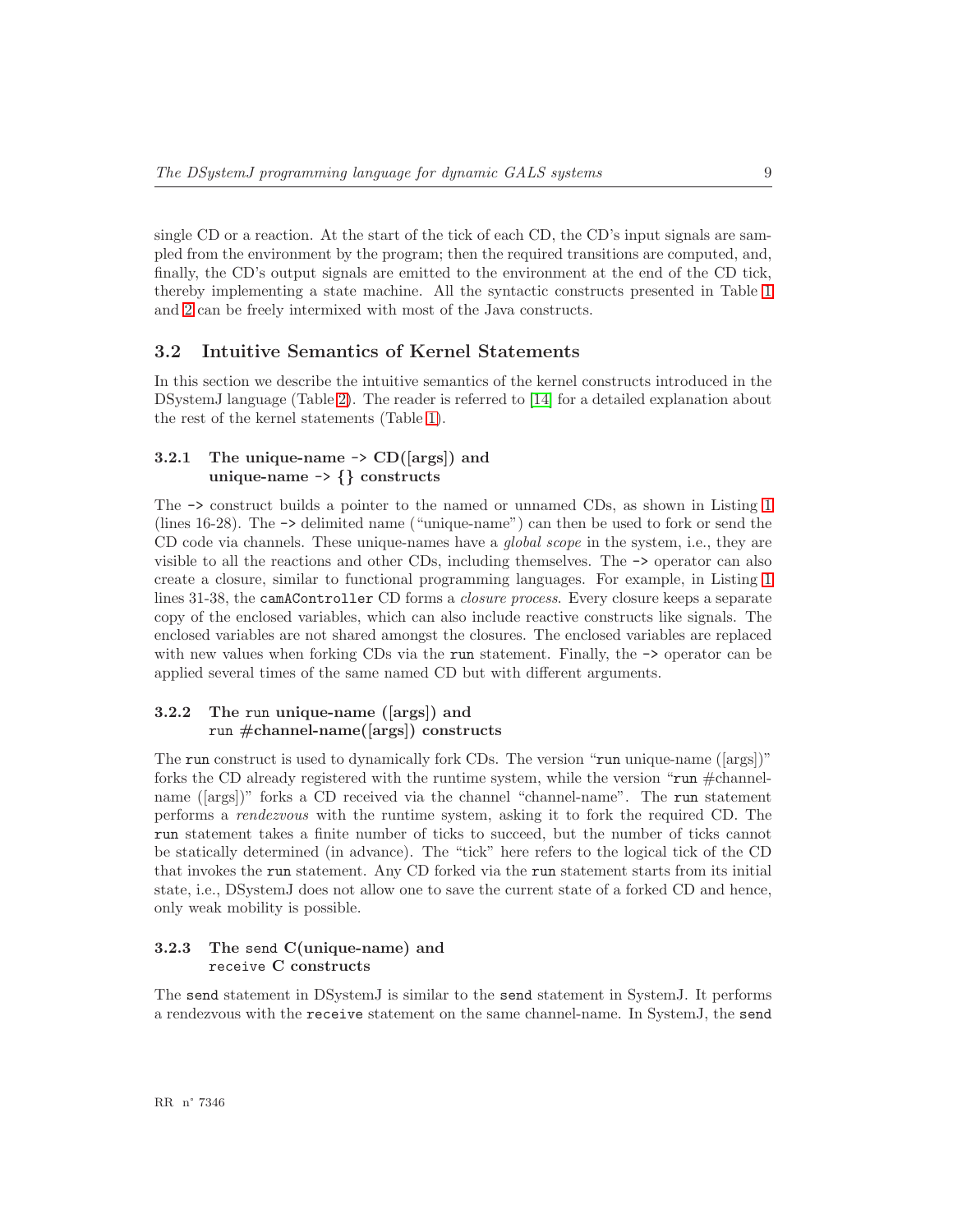and receive statements can pass any Java object. DSystemJ provides the syntactic sugar of being able to pass the CD's unique-name itself to implement CD mobility, rather than manually constructing a Java object containing the marshalled CD code, to implement the weak mobility of CD.

The major difference between DSystemJ and SystemJ rendezvous communication stems from the fact that DSystemJ rendezvous communication is not point-to-point (linear). Indeed, DSystemJ allows one to many (single sender-multiple receivers), many to one (multiple senders-single receiver), and many to many (multiple senders and receivers) rendezvous between multiple participants. Listing [3](#page-12-0) further illustrates this point.

Listing 3: An example of non-linear channel communication in DSystemJ

<span id="page-12-0"></span>1  $//Example of Many to One$ <br>2  $//non-linear channel comm$ 2 //non−linear channel communication on channel ''M''.<br>3 //Recall that >  $\lt$  is the asynchronous operator  $1/|\text{Recall that }>*is the asymptotonic operator*$ 4  $\frac{5}{6}$ 6 //CD P running on machine 1 sends itself via channel  $C$  //In parallel it also sends values via channel  $M$ 7 //In parallel it also sends values via channel M<br>8 P -> {{send C(P);} || { while(true) send M(4);}}  $9 > <$ <br>10 // 10 //CD Q running on machine 2 gets the value via channel M<br>11 0 -> {while(true) receive M:} 11  $Q \rightarrow \{\text{while}(\text{true}) \text{ receive } M\}$ <br>12 ><  $><$ 13 // CD R running on machine−3<br>14 //forks CD P obtained via chann  $1/$ forks CD P obtained via channel C 15 //and finishes itself. But, now CD P 16 //runs on machine−3 as well, blocking 17 //on channel C due to lack of a receiver and also sending values on 18 //channel M<br>19 B  $\rightarrow$  free is

 $R \rightarrow$ {receive C; run  $\#C()$ ;}

In the multi-participant case, the DSystemJ runtime *non-deterministically* chooses a parter to rendezvous with, similar to the select statement in ADA [\[10\]](#page-31-9). The non deterministic selection of a rendezvous partner in a multi-participant scenario raises fairness issues. Indeed, multi-participant rendezvous can introduce starvation in a system. For example, in Listing [3](#page-12-0) above, the receive statement might always choose to rendezvous with the send on machine 1, thereby starving the CD on machine 3.

The DSystemJ compiler is able to statically detect only some starvation situations in multi-participant rendezvous [\[13\]](#page-31-10). As DSystemJ is targeted towards DDSs with the goal of *no single point of failure*, there is no single entity in the system having the complete knowledge of the system at runtime. As a result, DSystemJ does not guarantee process fairness. Instead, the developer is advised to use separate channels by creating them at runtime thanks to the channel construct. To avoid such problems, DSystemJ might allow, in the future, multiple communication alternatives, such as: (1) rendezvous in a distributed environment and (2) join calculus based communication, which allows one to combine multiple sent and received values using combinator functions [\[8\]](#page-31-5), in a small subnet, or single machine implementation where data delivery time between senders and receivers can be bounded.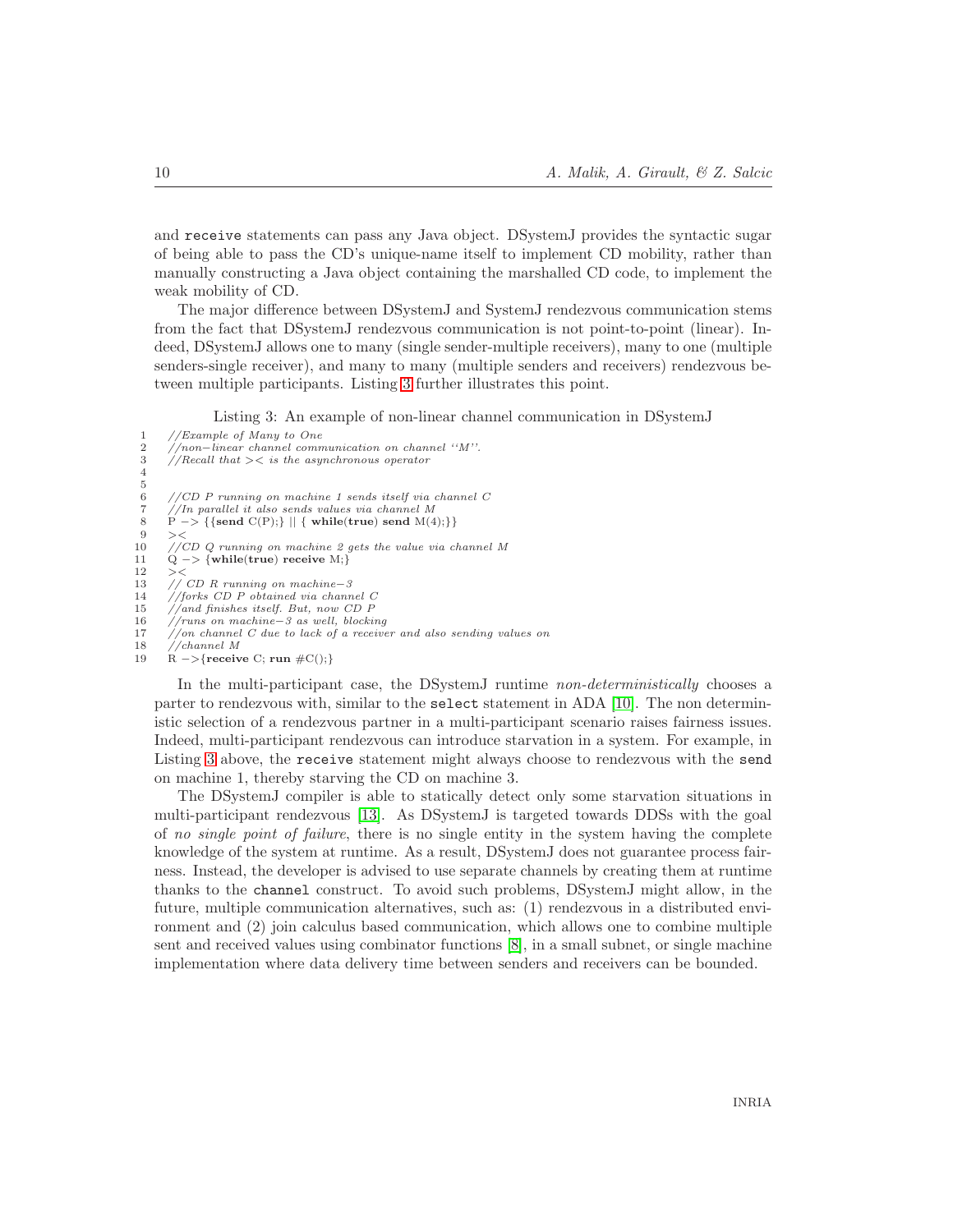# <span id="page-13-0"></span>4 Formal semantics

This section presents the formal semantics and the MoC of DSystemJ. Both are described in terms of the SystemJ MoC and micro-step semantics. We first summarise the important micro-step semantic rules of SystemJ on which DSystemJ is based.

# <span id="page-13-1"></span>4.1 Semantics of SystemJ

All of SystemJ's constructs utilize a structural translation scheme. This translation scheme allows us to obtain a direct intermediate representation of the program from which back-end code can be efficiently generated. The semantical rewrite rules are very fine grained, being targeted towards compiler construction, so, we call them micro-step kernel semantics.

Let p be a SystemJ kernel statement, we write

$$
term(p), data \xrightarrow[E, E_c]{} term'(p), data'
$$
 (1)

where  $term(p)$  and  $term'(p)$  represent the antecedent and consequent states of p respectively, during a micro-step transition. Term e represents the signals that are emitted during the transition, and if none are emitted then it takes the value ⊥. Term data represents the value stores attached to the statement  $p$  before the transition, and  $data'$  after the transition. Term k represents the termination code. It has a value of  $\bot$ , (i.e., unknown), if p does not generate a termination code after this transition, otherwise, an integer value within  $[0, \infty]$ . A termination code of 0 represents the instantaneous termination of a reaction; 1 represents the fact that the reaction has reached the end of its tick; a termination code in the interval  $[2,\infty)$  is reserved for preemptions based on trap/exit constructs; and finally, a termination code of  $\infty$  shows an unresolved signal dependency. Such termination codes are inspired by Esterel and the reader is referred to [\[5\]](#page-31-8) and [\[25\]](#page-32-7) for complete details of the termination codes.

Input event E is the status of all the signals used in  $p$ , but declared somewhere else.  $E_c$ is the status of all the channel ports used in  $p$  but declared somewhere else. For  $n$  number of channels, there are  $2 * n$  number of input/output ports, corresponding to the receiving and sending ends, respectively. Thus, the cardinality of set  $E_c$  is  $3 * 2 * n$ . For a channel C, we write,  $E_c = \{\{Cw_s, Cw_r, Cp_s\}, \{Cr_s, Cr_r, Cp_r\}\}\$ , where the set's elements represent the output and input channel port statuses. In the transition rules, for brevity, we use the array indexing notation to refer to the channel and signal statuses:  $E[Cw_s]$  represents the output channel port's write-sent status  $w_s$ , i.e.,  $Cw_s \in E_c$ , while  $w_r$  and  $p_s$  are the write-received and preemption statuses, respectively. Similarly for the input channel port,  $r_s$ ,  $r_r$ , and  $p_r$ , represent the read-sent, read-received, and preemption statuses, respectively. These channel statuses are used to carry out a full handshake when communicating via channels.

A statement p is also said to be *selected* iff a pause is hit during its execution. A *selected* statement is further decorated with a hat, e.g.,  $\hat{p}$ . We use the notation  $\bar{p}$  to indicate that the selected state for term  $p$  is currently unknown. The  $\bullet$  represents the control point movement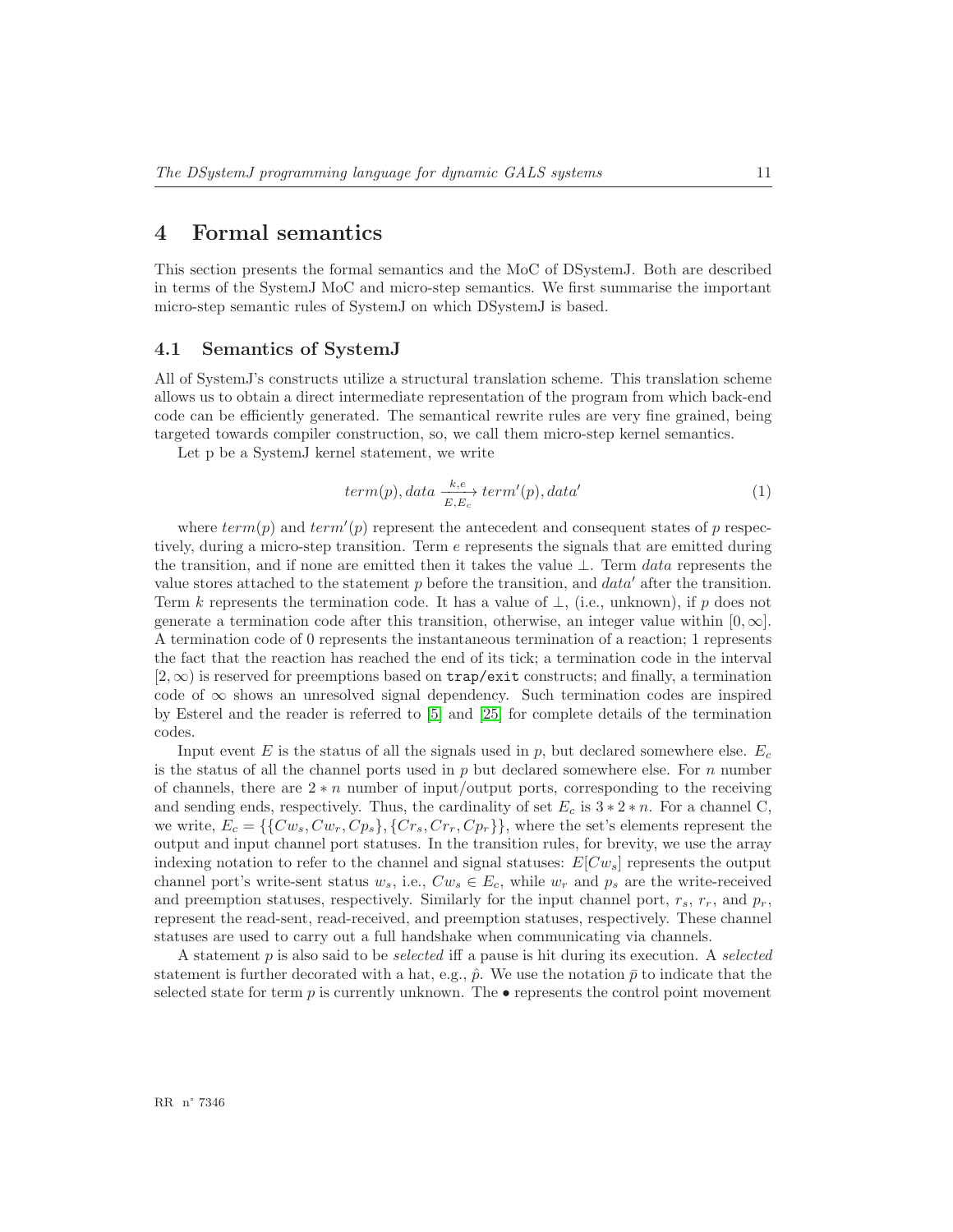in the SystemJ program and a  $\ddot{p}$  indicates that the position of the current control point over p is unknown. We refer the reader to [\[20\]](#page-32-8) for the full definitions of  $\hat{p}$ ,  $\bar{p}$ , and  $\ddot{p}$ .

The rules below show the micro-step semantics of pause execution. When a pause is hit for the first time (*also called the start rule*) the statement gets selected and the program ends with a termination code of 1. In the next instant (*also called the resumption rule*), the selected statement continues further and completes its execution (termination code 0). The *selection* status is *upward-propagative*. Thus, any statement enclosing a pause is considered selected if the enclosed pause itself is currently selected. In the rules below, data stores have been omitted since we are dealing with a pure control statement:

$$
\bullet \textit{pause} \xrightarrow{1, \perp} \textit{pause}
$$
\n
$$
\bullet \textit{pause} \xrightarrow{0, \perp} \textit{pause}
$$

There are a number of other rewrite rules associated with reactive constructs of SystemJ, which are out of the scope of this article (see [\[14\]](#page-32-6) for the complete set of rewrite rules).

The macro-step transition rule for a SystemJ system is expressed in terms of the macrostep transition of individual CDs, which in turn is formed by combining the micro-step rules for all the SystemJ constructs. The macro-step transition for a SystemJ system is:

$$
\bullet \bar{s_1} \overset{e_{s_1},k_{s_1}}{\underset{E_{s_1},E_{cs_1}}{\hookrightarrow}} \bar{s_1}, \quad \bullet \bar{s_2} \overset{e_{s_2},k_{s_2}}{\underset{E_{s_2},E_{cs_2}}{\hookrightarrow}} \bar{s_2} \quad \ldots \quad \bullet \bar{s_m} \overset{e_{s_m},k_{s_m}}{\underset{E_{s_m},E_{cs_m}}{\hookrightarrow}} \bar{s_m},
$$

where  $s_m$  is some CD and  $E_{s_m}$ ,  $E_{cs_m}$ ,  $e_{s_m}$ , and  $k_{s_m}$  are the signal sensitivity set, channel status sensitivity set, output signal set, and termination code for CD  $s_m$ , respectively.

## <span id="page-14-0"></span>4.2 Semantics of DSystemJ

Before describing the micro-step rewrite rules for the DSystemJ syntactic constructs, we first present the equivalence between the DSystemJ and SystemJ MoCs, i.e., we define a dynamic DSystemJ program in terms of a static SystemJ program.

#### <span id="page-14-1"></span>4.2.1 DSystemJ: Formal MoC

A DSystemJ program composed of CDs  $d_1 \ldots d_m$  and a SystemJ system composed of CD  $s_1 \ldots s_m$  are considered equivalent iff:

$$
\begin{aligned}\n\bullet \bar{d}_1 \stackrel{e_{d_1}, k_{d_1}}{\leftrightarrow} \vec{d}_1, \quad \bullet \bar{d}_2 \stackrel{e_{d_2}, k_{d_2}}{\leftrightarrow} \vec{d}_2 \quad \dots \quad \bullet \bar{d}_m \stackrel{e_{d_m}, k_{d_m}}{\leftrightarrow} \vec{d}_m, \\
\bullet \bar{s}_1 \stackrel{e_{s_1}, k_{s_1}}{\leftrightarrow} \vec{s}_1, \quad \bullet \bar{s}_2 \stackrel{e_{s_2}, k_{s_2}}{\leftrightarrow} \vec{s}_2 \quad \dots \quad \bullet \bar{s}_n \stackrel{e_{s_n}, k_{s_n}}{\leftrightarrow} \vec{s}_n, \\
&\text{and } \bar{d}_1 = \bar{s}_1, \bar{d}_2 = \bar{s}_2, \dots \bar{d}_m = \bar{s}_n\n\end{aligned}
$$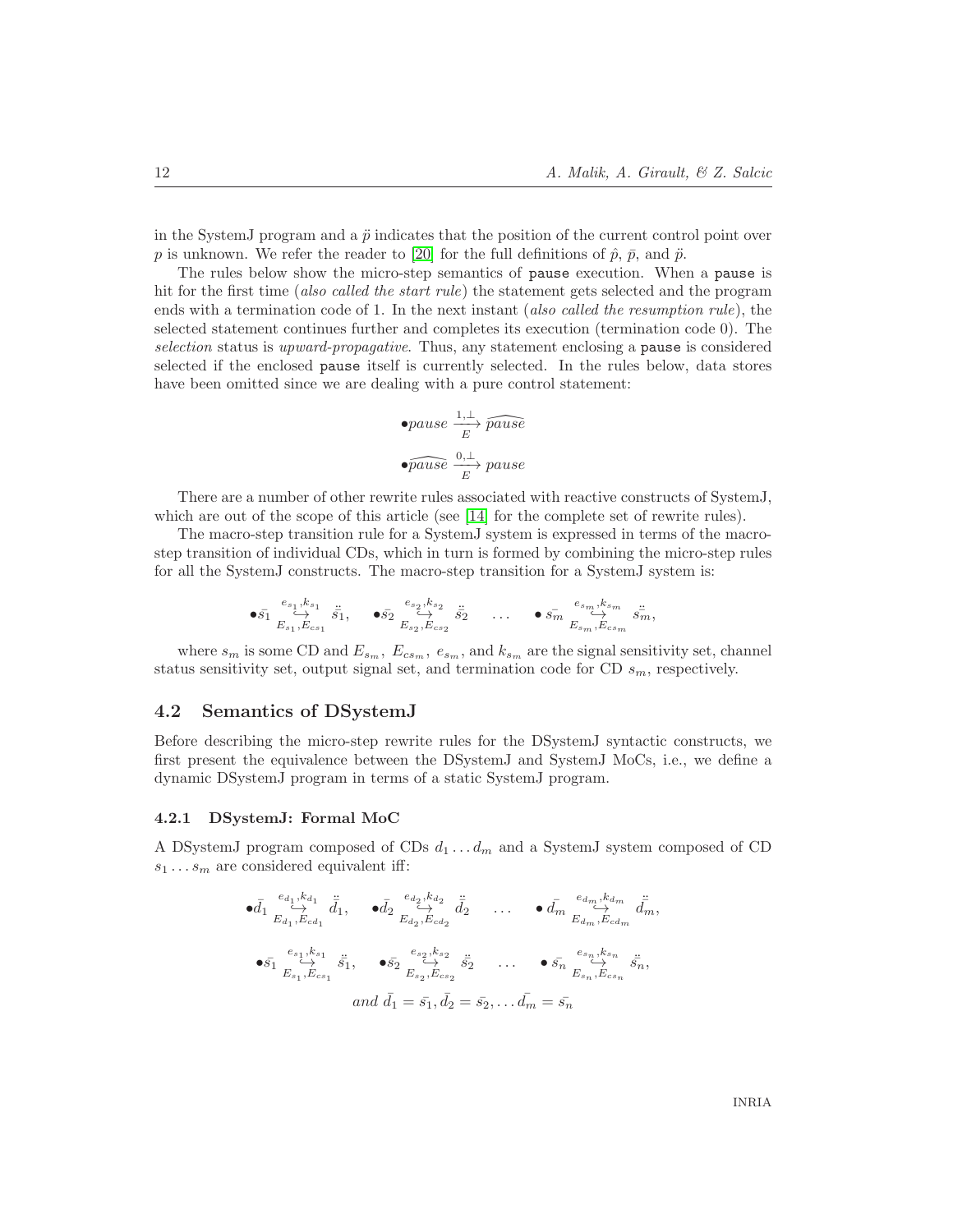$$
E_{d_1} = E_{s_1}, E_{d_2} = E_{s_2}, \dots E_{d_m} = E_{s_n}
$$
  
\n
$$
E_{cd_1} = E_{cs_1}, E_{cd_2} = E_{cs_2}, \dots E_{cd_m} = E_{cs_n}
$$
  
\n
$$
e_{d_1} = e_{s_1}, e_{d_2} = e_{s_2}, \dots e_{d_m} = e_{s_n}
$$
  
\n
$$
k_{d_1} = k_{s_1}, k_{d_2} = k_{s_2}, \dots k_{d_m} = k_{s_n}
$$
  
\n
$$
\ddot{d_1} = \ddot{s_1}, \ddot{d_2} = \ddot{s_2}, \dots \ddot{d_m} = \ddot{s_n}
$$

The above equations show the macro-step transitions (single tick reaction) for CDs  $d_1, \ldots, d_m$  and  $s_1, \ldots, s_n$ , respectively. Thus, a DSystemJ program is equivalent to a SystemJ program if it has the same number of running CDs,  $(m = n)$  and if, for every CD  $d_m$  in the DSystemJ program, there exists a CD  $s_n$  in the SystemJ program, which when given an input signal set results in an equivalent macro-step transition and produces the same output signal set as  $d_m$ .

We define equivalence over a tick only. This is because a DSystemJ program may diverge in its behaviour over an execution trace due to its ability to fork CDs at runtime.

### <span id="page-15-0"></span>4.2.2 Rewrite rules for DSystemJ syntactic constructs

We now describe the rewrite rules of the DSystemJ constructs presented in Table [2.](#page-10-1)

 $\diamond$  The  $\rightarrow$  construct: The  $\rightarrow$  construct completes instantaneously with an exit code of 0 like any other instantaneous statement in SystemJ.

$$
\bullet unique-name \ \rightarrow \{\} \ \frac{0, \perp}{E, E_c} \ \text{unique-name} \ \rightarrow \{\} \tag{2a}
$$

$$
\bullet \text{unique-name} \ \texttt{\texttt{-aame}} \ \texttt{\texttt{-b} \ cd} \ \xrightarrow{\begin{array}{c} 0,\bot \\ E, E_c \end{array}} \text{unique-name} \ \texttt{\texttt{-b} \ cd} \tag{2b}
$$

 $\diamond$  The run construct: This statement does not have a single micro-step rule. Instead, every run statement is re-written into send and receive statements to perform a rendezvous with the runtime system.

Consider an executor CD  $p$  running concurrently and asynchronously with the CD  $q$ , where  $p$  is:

receive C; m

program code of some other clock-domain CD, and C being a unique named point-topoint channel between  $p$  and  $q$  respectively. As a result, a program  $q$ :

run CD(args); emit S

can be rewritten as:

RR n° 7346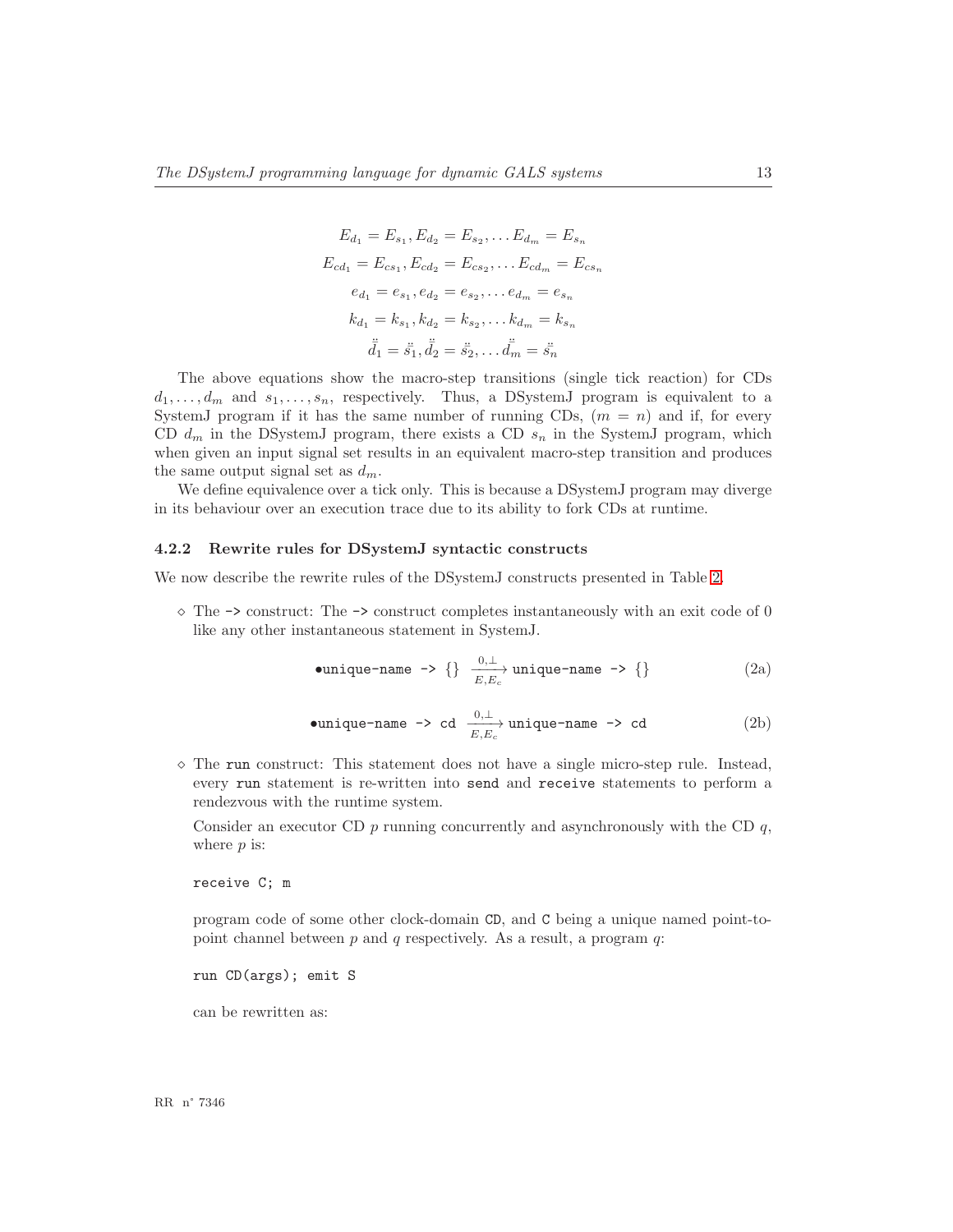send C(args); emit S;

The CDs p and q take a transition  $\tau$ , which is the macro-step rendezvous transition on channel C and the state change results in  $p$  transforming into  $m$ , while  $q$  transforms into emit S. The result is a program where the clock-domain  $CD(m)$  runs in asynchronous parallel with the forking CD q after the extra transition  $\tau$ .

Intuitively, the semantics of the run statement assumes that the above translation of every possible CD in the DSystemJ program is running but blocked on a receive channel-name statement, waiting for a successful rendezvous on the unique name "channel-name" before proceeding further with its program code. The run statement, in turn, performs a rendezvous with one of these CDs. Note that every run statement requires a fresh channel name C.

 $\diamond$  The send and receive constructs: DSystemJ's send and receive constructs implement CSP [\[11\]](#page-31-3) style message passing.

The difference with SystemJ is that we introduce the non-deterministic choice operator  $\Box$ , which chooses one rendezvous partner in case of a non-linear rendezvous with multiple participants (see Section [3.2.3\)](#page-11-0).

$$
\frac{E_{c_p}[Cp_s] = E_{c_q}[Cp_r], E_{c_q}[Cr_r] > E_{c_q}[Cr_s], E_{c_r}[Cp_s] = E_{c_q}[Cp_r]}{\{\bullet \hat{p}, data \Box \bullet \hat{r}, data \sum_{\substack{c \to c \\ E, E_c}} p, data' \bullet \hat{r}, data\}, \{\bullet \hat{q}, data \sum_{\substack{c \to c \\ E, E_c}} q, data'\}}\tag{3a}
$$

$$
\frac{E_{c_p}[Cp_s] = E_{c_q}[Cp_r], E_{c_q}[Cr_r] > E_{c_q}[Cr_s], E_{c_r}[Cp_s] = E_{c_q}[Cp_r]}{\{\bullet \hat{p}, data \Box \bullet \hat{r}, data \overset{0, \perp}{\underset{E, E_c}{\rightleftharpoons} r}, data' \bullet \hat{p}, data}, \{\bullet \hat{q}, data \overset{0, \perp}{\underset{E, E_c}{\rightleftharpoons} q}, data'\}} \tag{3b}
$$

Rules [\(3a\)](#page-16-0) and [\(3b\)](#page-16-1) show the macro-step rendezvous transition, when the rendezvous conditions are fulfilled, for two senders and a single receiver. The  $\Box$  operator internally and non-deterministically chooses one of the sending CDs  $p$ , (rule [\(3a\)](#page-16-0)) or r, (rule  $(3b)$ ) to rendezvous with the receiving CD q. The other CD blocks waiting for an acknowledgement from the receiver. Further rendezvous rules are provided in [].

<span id="page-16-1"></span><span id="page-16-0"></span>The rendezvous transition Rules [\(3a\)](#page-16-0)-[\(3b\)](#page-16-1) are valid only in the absence of strong preemptions, possible due to constructs such as an abort. DSystemJ' strong preemption in presence of rendezvous is similar to that of SystemJ', except, a preemption can occur even before choosing a partner in case of multi-participant rendezvous.

$$
\frac{E_{c_p}[Cp_r] \neq E_{c_q}[Cp_s], E_{c_r}[Cp_r] \neq E_{c_q}[Cp_s]}{\{\tilde{p} \sum_{E, E_c} + \sum_{i=1}^{n} \tilde{p}\}, \{\tilde{r} \sum_{E, E_c} + \tilde{r}\}, \{\bullet \bar{q} \sum_{E, E_c} + \frac{1}{q}\}\}
$$
\n
$$
(4a)
$$

$$
\frac{E_{c_p}[Cp_r] = E_{c_q}[Cp_s], E_{c_r}[Cp_r] \neq E_{c_q}[Cp_s]}{\{\bullet \bar{p} \sum_{E, E_C}^{0, \perp} p\}, \{\ddot{r} \sum_{E, E_C}^{1, \perp} \ddot{r}\}, \{\bullet \bar{q} \sum_{E, E_C}^{0, \perp} q\}}
$$
\n
$$
(4b)
$$

<span id="page-16-2"></span>
$$
\frac{E_{c_p}[Cp_r] \neq E_{c_q}[Cp_s], E_{c_r}[Cp_r] = E_{c_q}[Cp_s]}{\{\tilde{p} \sum_{E, E_c}^{\perp} \tilde{p}\}, {\{\bullet\bar{r} \sum_{E, E_c}^{0, \perp} r\}, {\{\bullet\bar{q} \sum_{E, E_c}^{0, \perp} q\}}}
$$
\n(4c)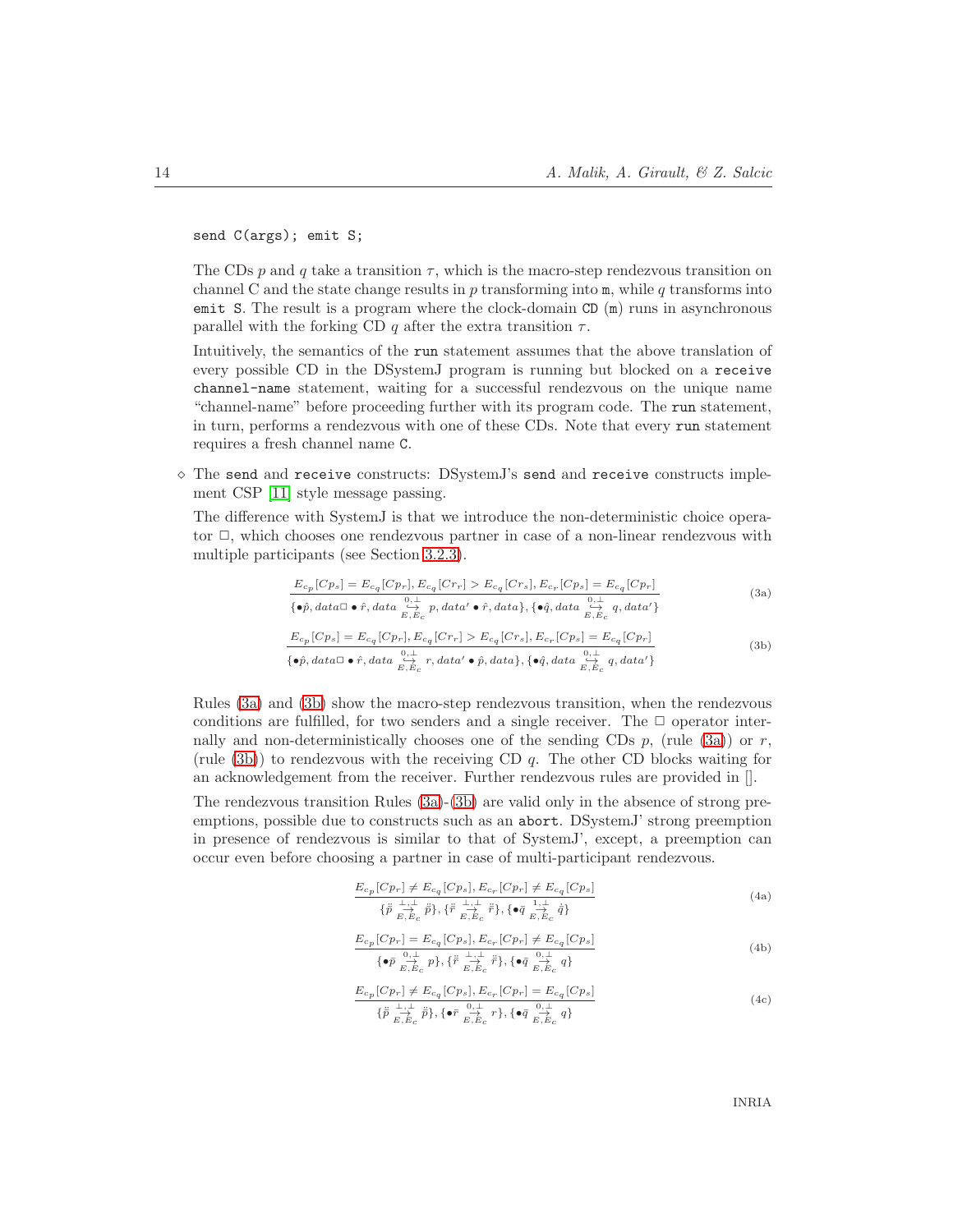$$
\frac{E_{c_p}[Cp_r] = E_{c_q}[Cp_s], E_{c_r}[Cp_r] = E_{c_q}[Cp_s]}{\{\bullet \bar{p} \sum_{E, E_c}^{0, \perp} p\}, \{\bullet \bar{r} \sum_{E, E_c}^{0, \perp} r\}, \{\bullet \bar{q} \sum_{E, E_c}^{0, \perp} q\}}
$$
\n(4d)

<span id="page-17-1"></span>Rules [\(4a\)](#page-16-0)-[\(4d\)](#page-17-1) give the preemption rules in case of a single sender and multiple receivers. If the sender is preempted then it keeps on broadcasting this request until it receives at least a single reply (Rules  $(4a)-(4c)$  $(4a)-(4c)$ ). If all the receivers get the message and send a reply, then no choice is made and all the receivers are preempted (Rule [\(4d\)](#page-17-1)). Similar preemption rules apply for multiple senders and single receivers. If the preemption occurs after selection of a partner then the preemption rules from SystemJ apply [\[14\]](#page-32-6). These rules can be further aggregated to derive the rules for communication between multiple senders and multiple receivers. This is left as an exercise for the reader.

 $\diamond$  The channel declaration construct: This construct has the same semantical rewrite rules as the SystemJ channel declaration statement [\[14\]](#page-32-6). The differences between the two are purely syntactic: in DSystemJ, the input and output keywords, which define the input and output ports of the channel, are optional; the DSystemJ compiler infers the type of ports. Also, unlike SystemJ, DSystemJ allows new channel declarations at runtime.

# <span id="page-17-0"></span>5 Compiling DSystemJ programs

The compilation of DSystemJ programs, presented in this Section along with the supporting runtime and library description in Section [6,](#page-21-0) are the major contributions of this article.

# <span id="page-17-2"></span>5.1 The Asynchronous GRaph Code (AGRC)

DSystemJ compilation follows a structural translation scheme based on the *Structural Operational Semantics* (Section [4\)](#page-13-0). DSystemJ programs are compiled into a semantics preserving intermediate format, called the *Asynchronous GRaph Code* (AGRC).

An abstract AGRC for the example in Listings [1](#page-6-1) and [2](#page-7-0) is shown in Figure [2.](#page-18-0) AGRC nodes are used to represent the reactivity and concurrency in the DSystemJ language. The asynch-fork node (vertex joint triangles) is used to fork CDs. It is complemented with the asynch-join nodes (base joint triangles), which represent the completion of a tick of a CD. The fork node (triangles) and join-node (inverted triangles) together delineate synchronous concurrency. The switch nodes (double diamonds) and enter nodes (ellipses) are responsible for decoding and encoding the state transitions, respectively. The test-nodes (diamonds) implement signal and Java tests (e.g., present statements). The action-nodes (horizontal) rectangles represent the instantaneous computations, like emission and Java data transformations. Finally, the exit nodes (hexagons) encode the exit value of synchronous parallel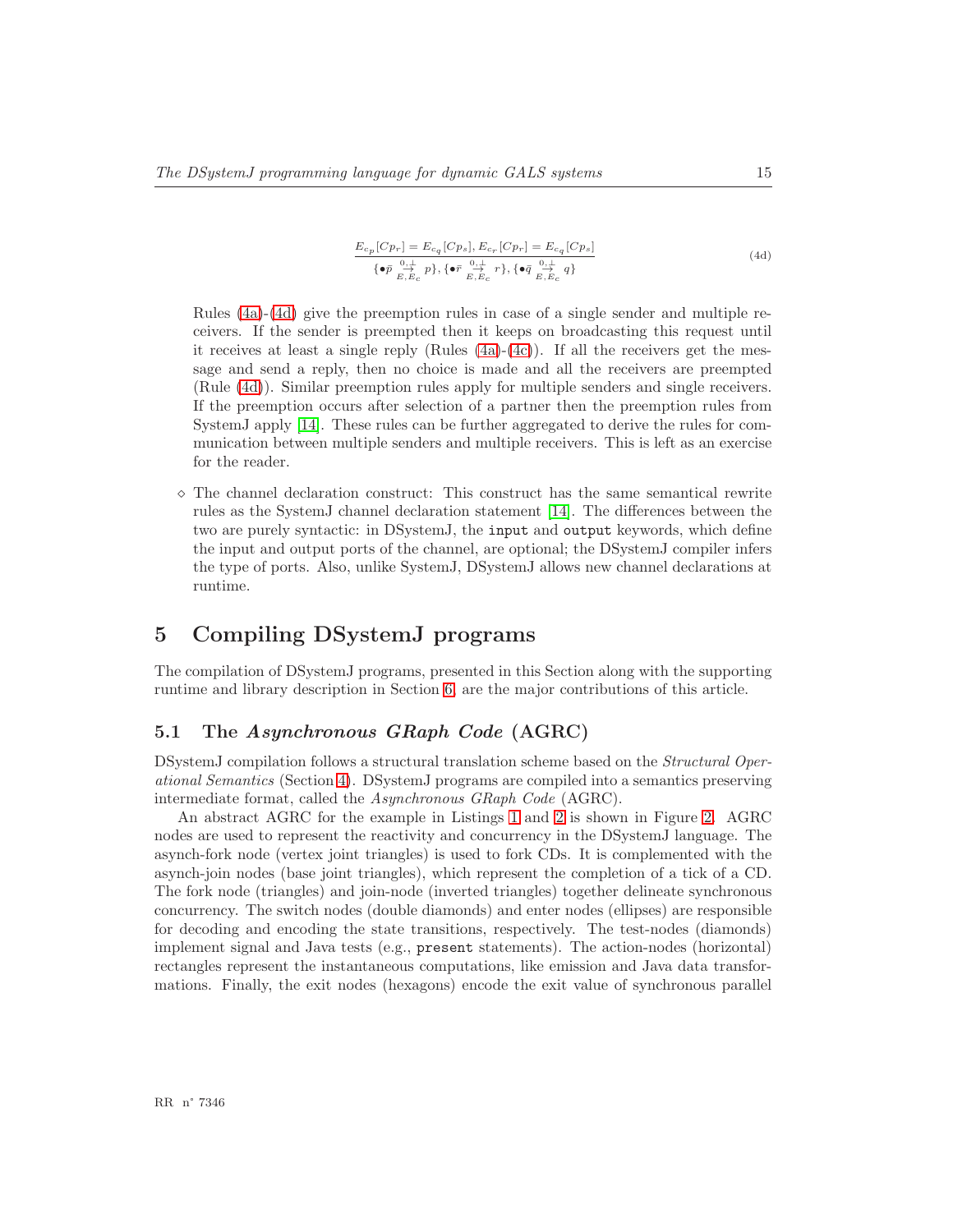

<span id="page-18-0"></span>Figure 2: The AGRC for example in listings [1](#page-6-1) and [2](#page-7-0)

reactions or CDs. Each exit node can take an integer value in the interval  $[0, \infty]$  (see Section [4.1\)](#page-13-1).

We now show how the AGRC captures the semantics of the DSystemJ program by traversing through the AGRC of Figure [2](#page-18-0) as control point movements. Figure [2](#page-18-0) is an abstract representation of Listings [1](#page-6-1) and [2.](#page-7-0) The GUIListener CD is represented in some detail, while the other CDs from Listing [1](#page-6-1) are completely abstracted out. Every CD starts with a switch node. The GUIListener CD decodes the switch node S4 with a value 0, thereby entering its only child branch. Next, the fork node forks out two synchronous parallel reactions. The scheduling order of these two synchronous parallel reactions is inconsequential. Supposing that the left synchronous parallel reaction gets scheduled first, the S0 switch node in the first synchronous parallel reaction again gets decoded to 0 and enters its left child. The enter node encodes the S0 value as 1 and finishes execution with a exit code of 1 (indicating the completion of a tick). Similarly, the second synchronous parallel reaction completes a tick after encoding S1 to 1. The join-node makes sure that all the incoming reactions complete with some exit code, thereby implementing the lock-step execution of the synchronous parallel reactions. Finally, the control reaches the asynch-join node, where the output signals, if any, are emitted to the environment and the new input signals are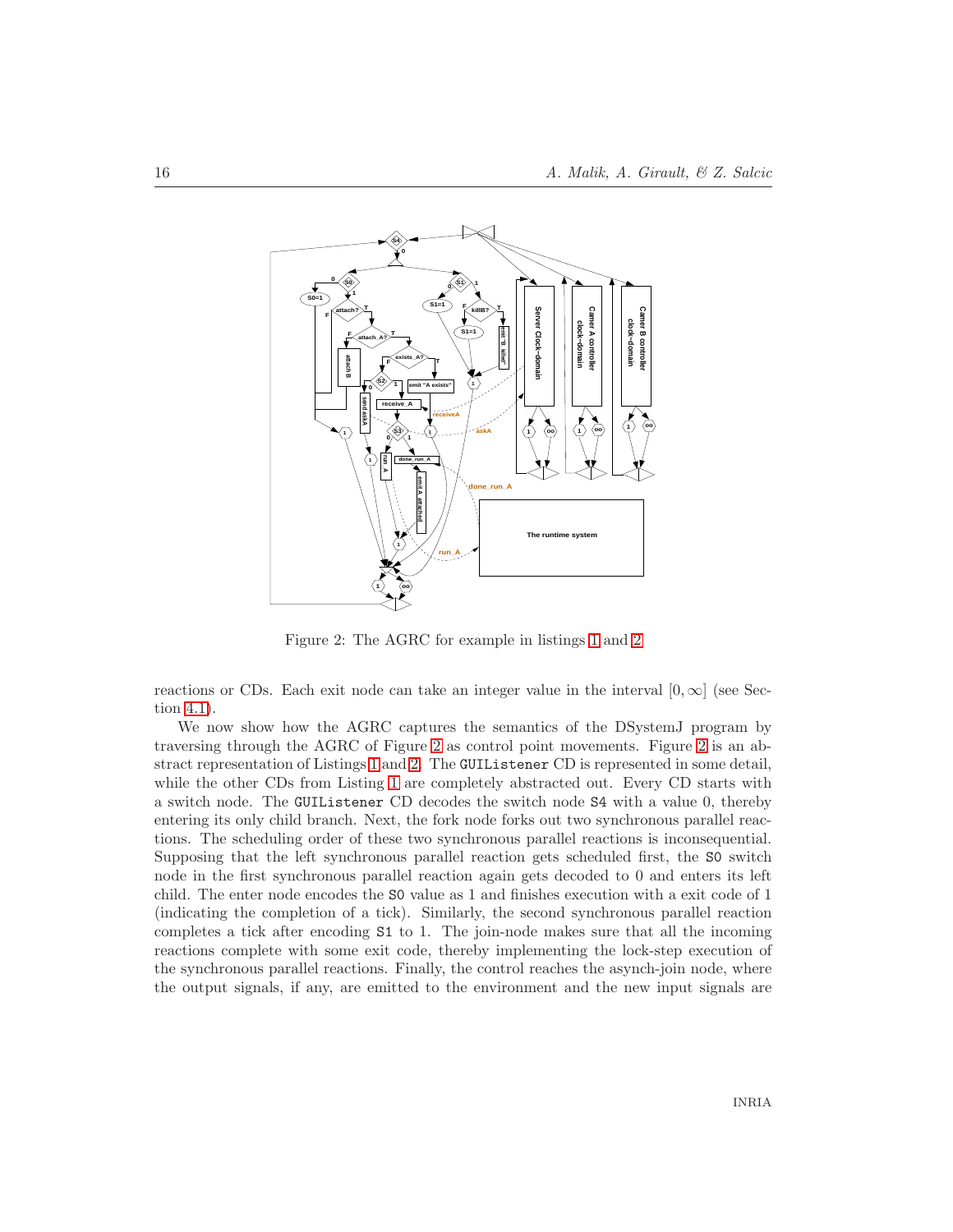read from the environment. This represents the end of the tick transition for each CD. After reading the new set of input signals, a new iteration of the CD in a new tick is carried out.

In the second iteration, the first synchronous parallel reaction's S0 switch node enters its right most child, where it first checks if the attach signal is present. If present, a check on the value of this signal is made. If the attach signal asks the GUIListener to attach the controller for camera A, the GUIListener then checks if this controller is already attached or not. If so, a signal with the string "A exists" is emitted, otherwise, this CD rendezvous's with the serverListener CD via channels askA and receiveA, obtaining the code for the controller. Once the code is received, this CD rendezvous's with the runtime system via channels run A and done run A, asking it to fork this recently obtained CD.

This is the expected behaviour of the GUIListener CD shown in Listing [2.](#page-7-0) Listing [2](#page-7-0) first waits to obtain an attach signal (line 7). Once obtained, the value of this signal is checked to see which camera controller needs to be forked (lines 10, 23). If the controller for camera A needs to be forked, an enquiry is made with the runtime system to see if this controller is already present (line 12). If this check succeeds, a message "A exists" is emitted to the environment, otherwise, a rendezvous is carried out with the serverListener CD (lines 16-18), and finally the obtained camera controller code is instantiated as a CD (line 19).

In Figure [2,](#page-18-0) the dotted lines show the channel communication. Most of the DSystemJ syntactic constructs from Table [2](#page-10-1) are directly converted into primitive nodes of the AGRC. Only the send, receive, and run statements do not have a direct translation to primitive AGRC nodes. The send and receive statements are rewritten into algorithms operating on channel statuses using other reactive constructs [\[14\]](#page-32-6) (namely await and emit) to implement a rendezvous. The run statement is rewritten as a combination of send and receive constructs rendezvousing with the runtime system (Section [4.2.2\)](#page-16-1). The runtime system itself is a GALS program responsible for CD management (see next section). The rendezvous in DSystemJ takes finite time to finish but the bound on this time cannot be computed statically, and thus, a run statement completes, in the process forking a CD, after a finite number of ticks of the CD that calls the run statement.

#### Listing 4: Example compiled camAController

- <span id="page-19-0"></span> $1/14$  GenericClockDomain implements Serializable and Runnable interfaces
- 2 //Every CD in DSystemJ is compiled into a Java class.<br>3 //Every CD in DSystemJ should be serializable and ext
- $\frac{3}{2}$  //Every CD in DSystemJ should be serializable and extend the  $\frac{4}{2}$  //Java thread.
- $\frac{4}{5}$  //Java thread.<br>5 **public class** can

6 private Signal ctrlA;

- 12 private void  $SFG()$ {<br>13 S6 =1; //setting the
- $136 = 1$ ; //setting the switch variable. 14 ends $[0] = 1$ ; //shows pausing

<sup>5</sup> public class camAController implements GenericClockDomain {

private int counter $A=1$ ;

<sup>8</sup> private char  $S6 = 0$ ;<br>9 char ends  $\parallel =$  new c

<sup>9</sup> char ends  $[] = new char [1]$ ; //this vector shows the value of exit nodes.<br>10 //This is the Surface Flow Graph – representing the first

<sup>11 //</sup>tick of the DSystemJ program.<br>12 **private void**  $SFG()$ 

<sup>15</sup> }

<sup>16</sup> private void DFG(){

<sup>17</sup> switch(S6) $\{$ 18 case 0:

case 0: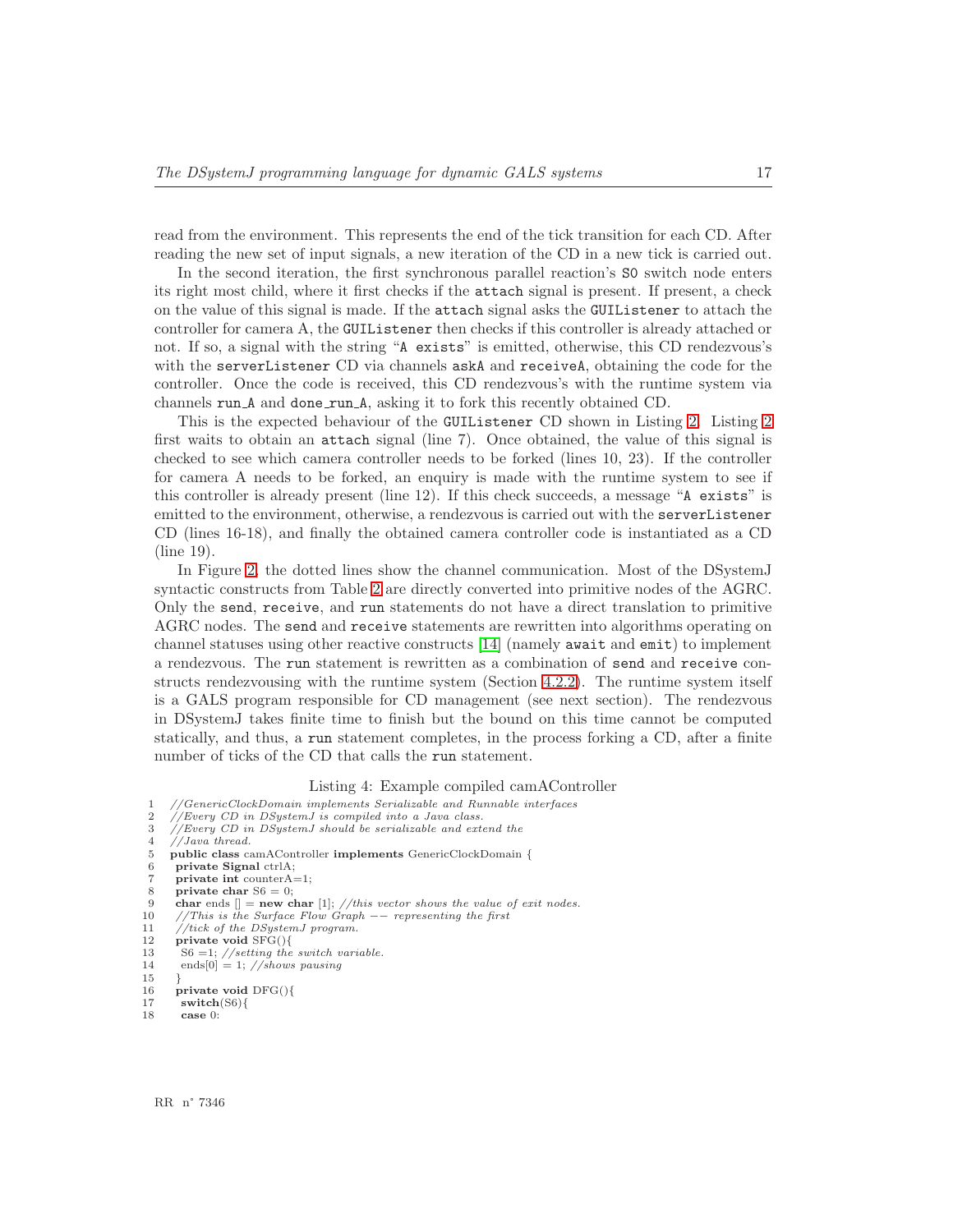```
19 S6 = 1; ends[0] = 1;<br>20 break;
20 break;<br>21 case 1:
21 case 1:<br>22 if(ctrl.
22 if(ctrlA.getStatus()){<br>23 ctrlMessageA.setStatu
23 ctrlMessageA.setStatus(true);<br>
24 if(counterA%2)==0 ctrlMessa
24 if(counterA%2)==0 ctrlMessageA.setValue("move A left");<br>25 else ctrlMessageA.setValue("move A right");
              else ctrlMessageA.setValue("move A right");
\frac{26}{27}27 break;}}<br>28 public voi
28 public void run(){<br>29 super.run():
29 super.run()<br>30 while(true)
30 while(true){<br>31 if(ends[0] ==
             {\bf if}({\rm ends}[0] == 0) break; //break loop when completed
32 boolean firstIn = true;<br>33 ReadInputs(ctrlA): //R33 ReadInputs(ctrlA); //Read signals from environment<br>34 if(firstIn){ SFG(); firstIn=true; } //Call SFG method
34 if(firstIn){ SFG(); firstIn=true;}//Call SFG method first time<br>35 else DFG(): //Call DFG every other time
35 else DFG(); //Call DFG every other time<br>36 EmitOuts(ctrlMessageA); //Emit signals to
             EmitOuts(ctrlMessageA); //Emit signals to environment}}
37 }
```
Listing [4](#page-19-0) shows the generated Java code for the camAController CD from Listing [1.](#page-6-1) Every CD is compiled into a Java class. Every compiled CD implements the GenericClockDomain interface (line 5). The runtime system loads the CD as a GenericClockDomain and launches it using the Java's Thread.start method. All signals and channels are compiled into Java objects, which consist of a status and a value. Every synchronous parallel reaction is compiled into a Java method. Thus, all synchronous concurrency is compiled away to create single threaded Java code (similar to other synchronous languages like Esterel); but in our case we have multiple threaded Java code, one such thread for each CD. Extra variables (lines 8-9) are generated that represent the nodes in the AGRC. These variables, especially the switch nodes, are used to implement the state machine as represented in the AGRC of the DSystemJ program.

# <span id="page-20-0"></span>5.2 Procedure to compile and run DSystemJ programs

Figure [3](#page-21-1) shows the procedure to compile and run the DSystemJ security surveillance system described previously. In this example, all the CDs are written in a single file called controller.sysj (the DSystemJ compiler also accepts CDs in multiple files for better organization of large projects). Each CD is compiled into a single threaded Java program by the DSystemJ compiler. These Java programs are then compiled with any Java compiler to create the class files. Next, the designer describes the underlying execution system topology and configuration via one or more XML files. This description of the system topology consists of information such as the IP-addresses of the machines involved, binding of all the input/output signals to the underlying socket connections. Finally, the DSystemJ program is launched by parsing this XML description into the DSystemJ runtime system. The runtime system needs to be started beforehand on all the machines that will participate in the system. We explain in more detail all the stages presented in Figure [3](#page-21-1) in the next sections.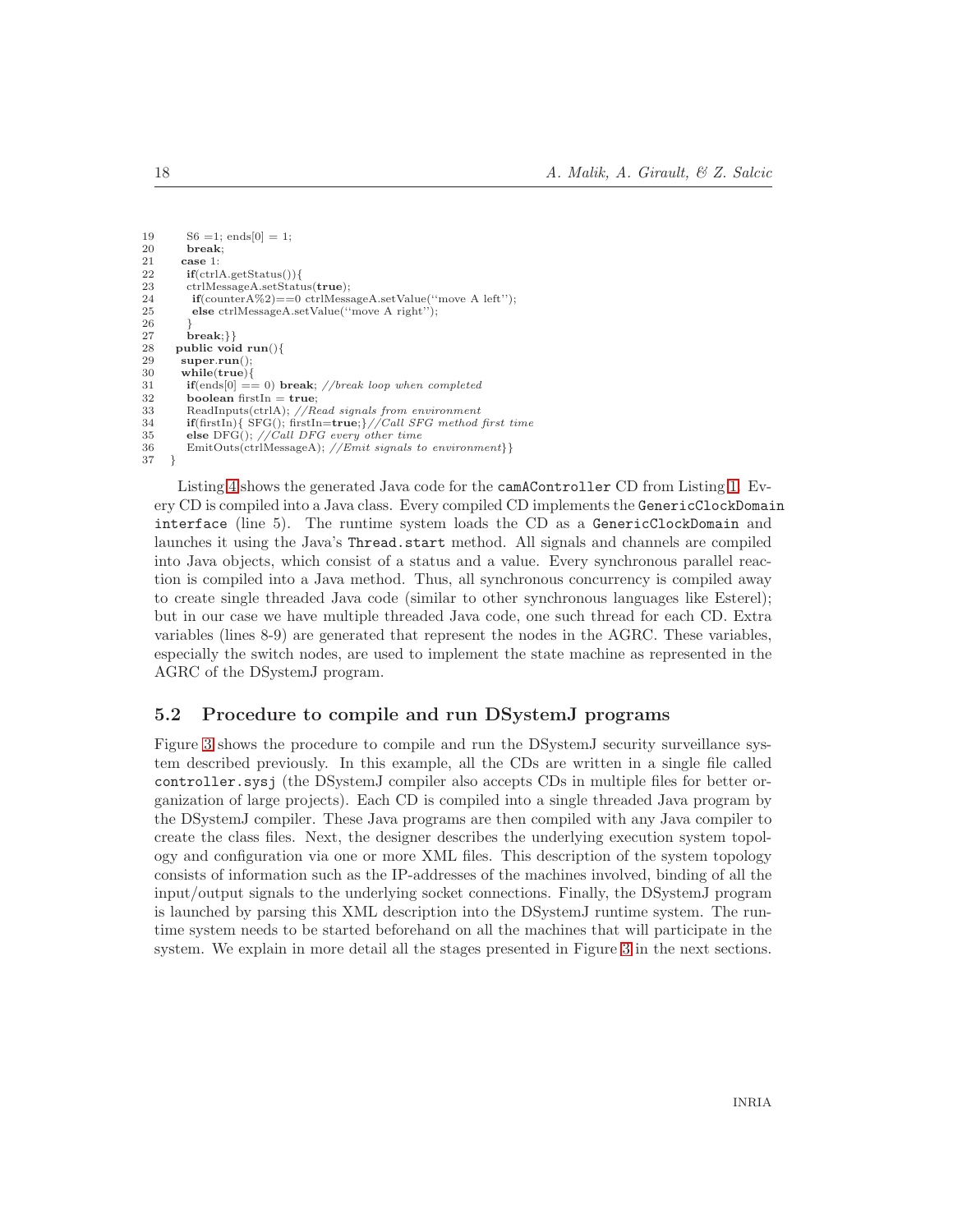

<span id="page-21-1"></span>Figure 3: The compilation and runtime procedure for the DSystemJ program in Listings [1](#page-6-1) and [2](#page-7-0)

# <span id="page-21-0"></span>6 Runtime system and library

The DSystemJ language compiler is accompanied with a runtime system and a library that is responsible for managing CDs. In this section we give an overview of these components, which form a part of the complete DSystemJ runtime hierarchy. This is another major contribution of this article.

# <span id="page-21-3"></span>6.1 The runtime system



<span id="page-21-2"></span>Figure 4: The DSystemJ runtime environment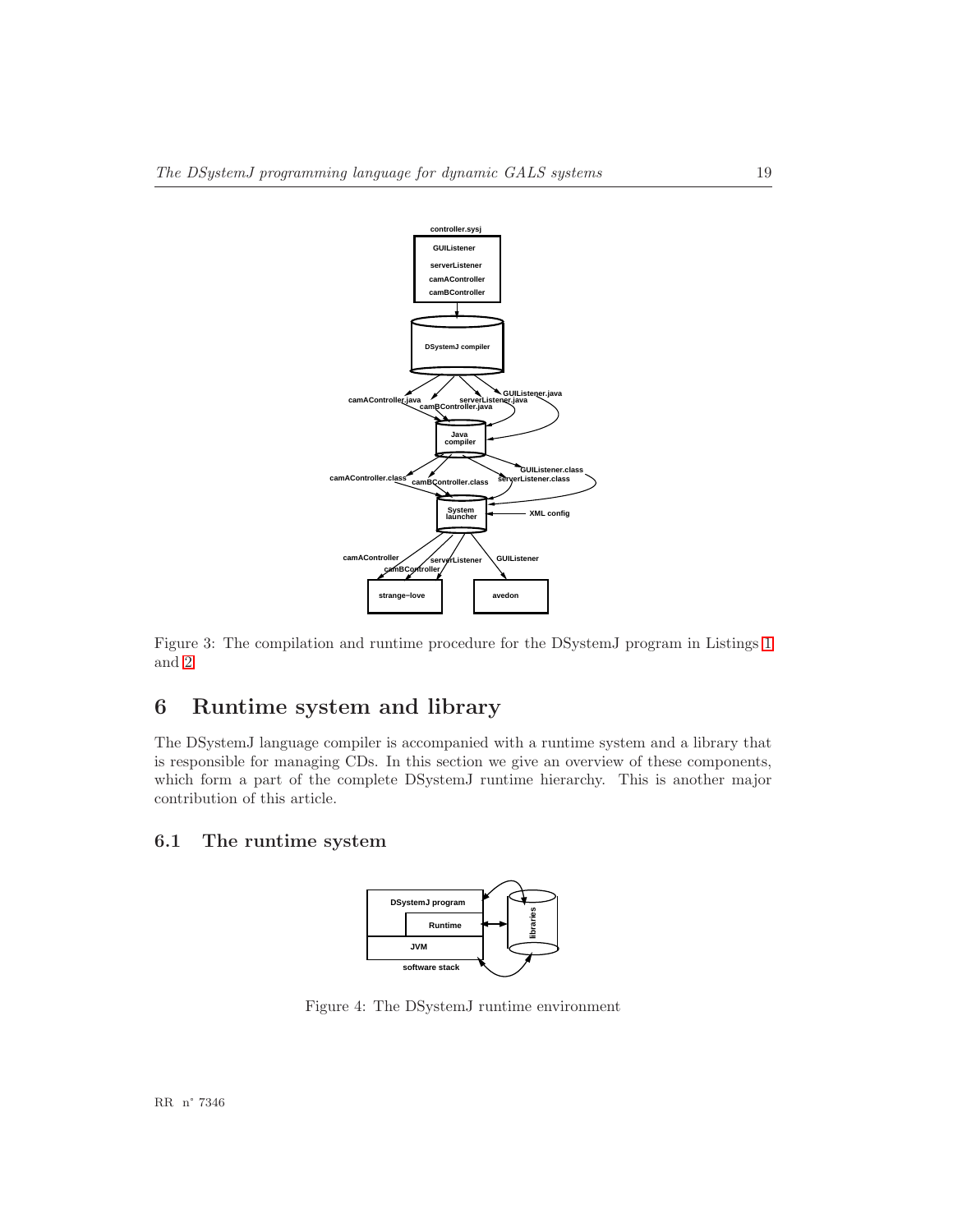

<span id="page-22-0"></span>Figure 5: The various CDs implementing the runtime system

Figure [4](#page-21-2) shows the interactions of the DSystemJ runtime system with the DSystemJ program. When compiled, the runtime system occupies only 106KB. The runtime system itself is a GALS SystemJ program with a number of dedicated CDs (Figure [5\)](#page-22-0) as described below.

## <span id="page-22-1"></span>6.1.1 The CD loader

The CD loader is responsible for loading the CD (class file) when requested. The loader listens on a fixed socket for incoming requests to load CDs. Once the request is received, the loader searches the system class path to check if the CD code is present; if the CD is found, the loader registers the name of this CD in the name cache and loads the CD class along with all the classes it references in the CD cache. The loader also registers the signal and channel arguments, which consist of IP addresses, sockets numbers, type of sockets, type of serializers (used for marshalling), which bind the DSystemJ signals and channels to the underlying physical layers.

The designer does not necessarily need to load the CD code into the cache; instead, the designer can just register the name of the CD along with the signal and channel arguments by providing a flag register. In this case, the loader does not search for the CD code and just registers the name of the CD along with its associated signal and channel arguments with the name cache for later use (e.g. when forking a clock-domain at runtime).

#### <span id="page-22-2"></span>6.1.2 The CD cache

It is the cache of CD code (classes) and its referenced Java classes that are currently registered with the name cache. The CDs present in this cache need not necessarily be instantiated and running. The latter scenario is possible in the case that the CD is killed but not yet garbage collected.

### <span id="page-22-3"></span>6.1.3 The signal object cache

This cache holds all the signal objects; it is a hash-map where the CDs are used as indices to access the signal objects. Each signal object itself utilizes the underlying physical layer for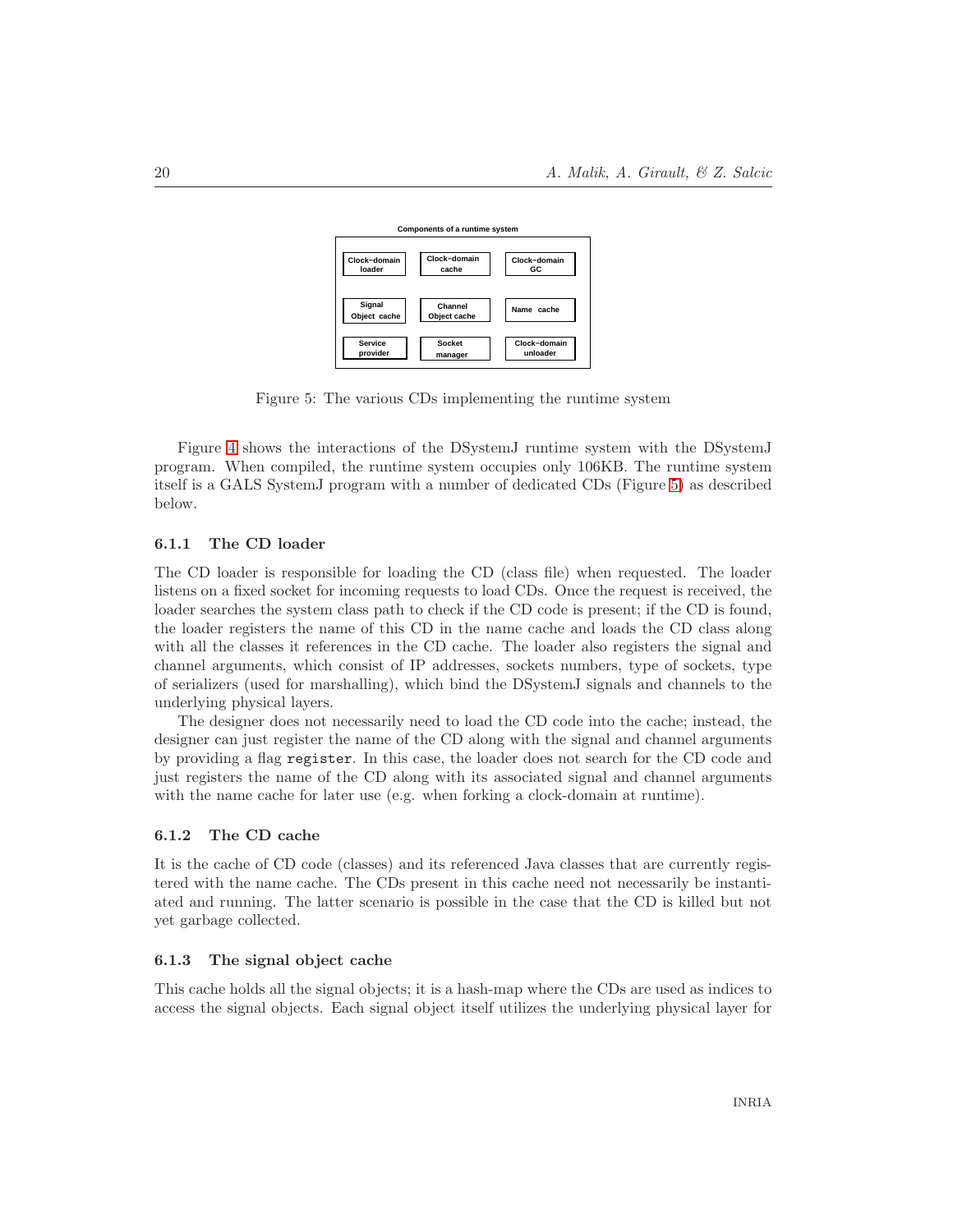communication with the environment, and hence holds references to all the communication objects like the TCP/IP and UDP servers, clients, etc. The communication objects are generic servers and clients, which are casted into concrete ones using Java's polymorphism.

## <span id="page-23-1"></span>6.1.4 The channel object cache

This is the cache of all the channel objects. This cache is implemented in a manner similar to the signal object cache.

### <span id="page-23-2"></span>6.1.5 The name cache

This cache holds the names of all the CDs that the runtime system knows about. It also holds the arguments (IP addresses, socket numbers, etc) for all the signals and channels that are known to the runtime system. Registering a CD with the runtime makes the name of the CD and any associated signal/channel arguments known to the name cache. De-registering a CD does the reverse.

## <span id="page-23-3"></span>6.1.6 The Service provider

It provides a number of services to the DSystemJ programmer, via the library functions. For example, providing the name of the currently registered CDs, giving a list of the signal and channel arguments, the name of the physical machine, etc.

## <span id="page-23-0"></span>6.1.7 The socket manager

It creates new socket ports used for communication between machines. It recycles the sockets when a CD is de-registered (killed), thereby freeing the sockets associated with the signals and channels in use by this CD. The implemented recycle algorithm is simple: It maintains a free and used list of socket numbers within the runtime system, from which sockets are allocated.

### <span id="page-23-4"></span>6.1.8 The CD unloader

It does the opposite of the CD loader; it unloads the CDs from the CD cache and deregisters them from the name cache. Unloading usually happens when the CD is killed or upon explicit designer request. By default the unloader calls the CD garbage collector (GC) after de-registering it. This default behaviour can be changed by the system designer to avoid runtime overhead.

#### <span id="page-23-5"></span>6.1.9 The CD GC

It frees/de-allocates heap memory allocated to CDs and their referenced classes. The runtime uses Java's GC as the CD GC. If required, the designer can replace it with another one.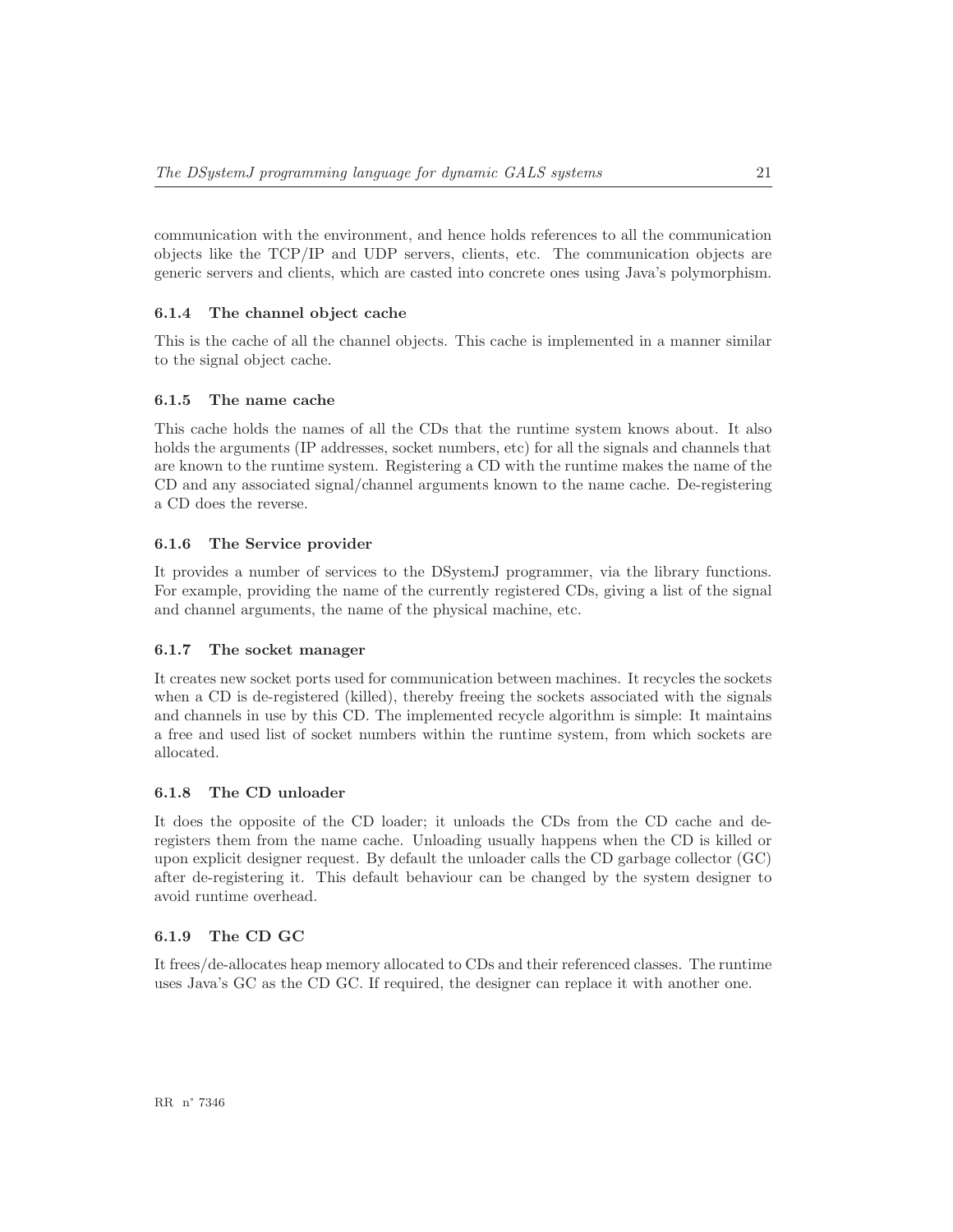# <span id="page-24-1"></span>6.2 The library support



<span id="page-24-0"></span>Figure 6: The DSystemJ library support

The DSystemJ library provides a number of general and some specific classes (Figure [6\)](#page-24-0), which can be used by the designers to write DSystemJ programs more easily. The library is designed with the purpose of being easily extensible by designers.

## <span id="page-24-2"></span>6.2.1 The util library

It provides a number of utility functions, For example, signal and channel argument factories, serializers for marshalling purposes, helper classes providing access to the runtime name and CD cache, and so on.

## <span id="page-24-3"></span>6.2.2 The Communication library

It provides access to the TCP/IP, UDP, and multicast servers and clients, which can be used or extended by the designer to implement the communications between the DSystemJ CDs running on different physical machines, by binding them to channels or signals.

## <span id="page-24-4"></span>6.2.3 The Exceptions library

It provides a number of exceptions that are thrown by the runtime system to indicate various errors, like CD code not found, wrong CD name, etc. The exceptions can be extended by the designer to implement his/her own exception types.

# <span id="page-24-5"></span>6.2.4 The Generics library

It provides a number of generic interfaces, which are implemented by the classes in: (1) communication library, (2) CDs and (3) the signal and channel arguments. The designer must implement the interfaces in this library when extending the DSystemJ runtime with his/her own communication protocol or CDs.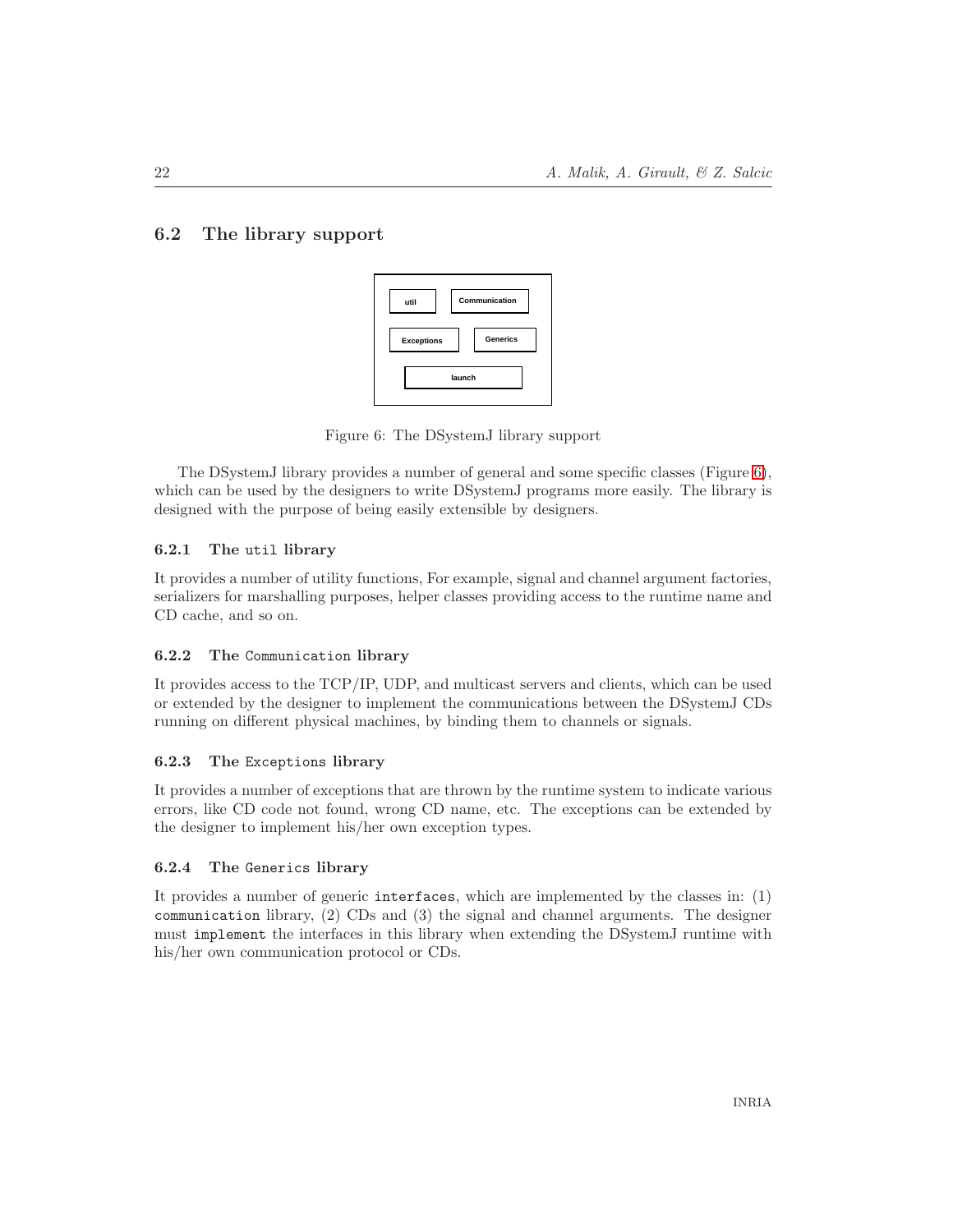#### <span id="page-25-1"></span>6.2.5 The launch library

It is responsible for parsing the system description in XML (Figure [3\)](#page-21-1), registering and launching the CDs in the runtime system in a distributed environment with multiple machines. Listing [5](#page-25-0) gives a partial XML description of the DSystemJ example presented in Listing [2.](#page-7-0)

An XML description of the system topology has a number of advantages: firstly, the simplicity of generating and parsing of an XML description. One of our future goals is to have a graphical user interface (GUI), called a *system composer*, that will allow designers to describe the topology of large distributed DSystemJ programs conveniently. This system composer would create the XML description automatically. Secondly, an XML description can be changed and parsed into a running system, thereby changing the system configuration at runtime. Finally, there is a clear separation between the system topology and functionality, allowing the designer to change the functionality or the topology of the system at runtime without affecting each other.

Listing 5: Partial XML description for Listing [2](#page-7-0) running on machine avedon

```
\begin{array}{cc} 1 & < \text{Root} > \\ 2 & < \text{Svste} \end{array}2 <SystemJProgram Name=''camControl">
 3 <ClockDomain Name=''camControl.camAController'' IPAddress=''avedon''
 4 Register="yes"><br>5 <Inputs>
 5 <Inputs><br>6 <Inputs>
 6 <Signal Name="ctrlA'' Type="String'' RemoteIP="localhost'' RemotePort="5555''
 7 RemotePort="5555"<br>8 SocketClass="org.sv
 8 SocketClass=''org.systemj.dynamic.Communication.TCPServer''
9 \text{TimeOutValue} = \text{``200''}<br>10 Serializer = "mytestSe
               10 Serializer = ''mytestSerializer.MytestSerialize'' BufferSize=''300''/>
\frac{11}{12} </Inputs><br>12 < Outputs
         \langle Outputs\rangle13 <Signal Name=''ctrlMessageA'' Type=''String''
14 RemoteIP=''localhost'' RemotePort=''3333''
15 SocketClass=''org.systemj.dynamic.Communication.TCPClient''
16 Serializer=''mytestSerializer.MytestSerialize'' BufferSize=''300''/>\langle\langle/Outputs>
18 </ClockDomain>
19 <ClockDomain Name=''camControl.GUIListener'' IPAddress=''avedon''>
20 < Outputs>
21 < Outputs
               21 <Signal Name=''attachMessage'' Type=''String''
22 RemoteIP="localhost" RemotePort="2222"<br>23 SocketClass="org systemi dynamic Commun
               {\bf Socket Class="org. systemj. dynamic. Communication. TCPClient''}24 Serializer=''mytestSerializer.MytestSerialize'' BufferSize=''300''/>
25 <Channel Name=''askA o'' Type=''Object'' RemoteIP=''avedon''
26 RemotePort="44468"<br>27 SocketClass="org.sys
27 SocketClass="org.systemj.dynamic.Communication.UDPClient" /> \leq /Outputs
         \langle/Outputs>
29 <Inputs><br>30 <Inputs>
30 <Channel Name=''receiveA in'' Type=''Object''
31 RemoteIP=''0.0.0.0'' RemotePort=''44472''
32 SocketClass=''org.systemj.dynamic.Communication.MultiCastServer''
33 TimeOutValue="200''/><br>34 \langle/Inputs>
34 </Inputs><br>35 </ClockDor
35 </ClockDomain><br>36 </SystemJProgram
36 </SystemJProgram><br>37 </Root>
```
 $\langle$  Root $>$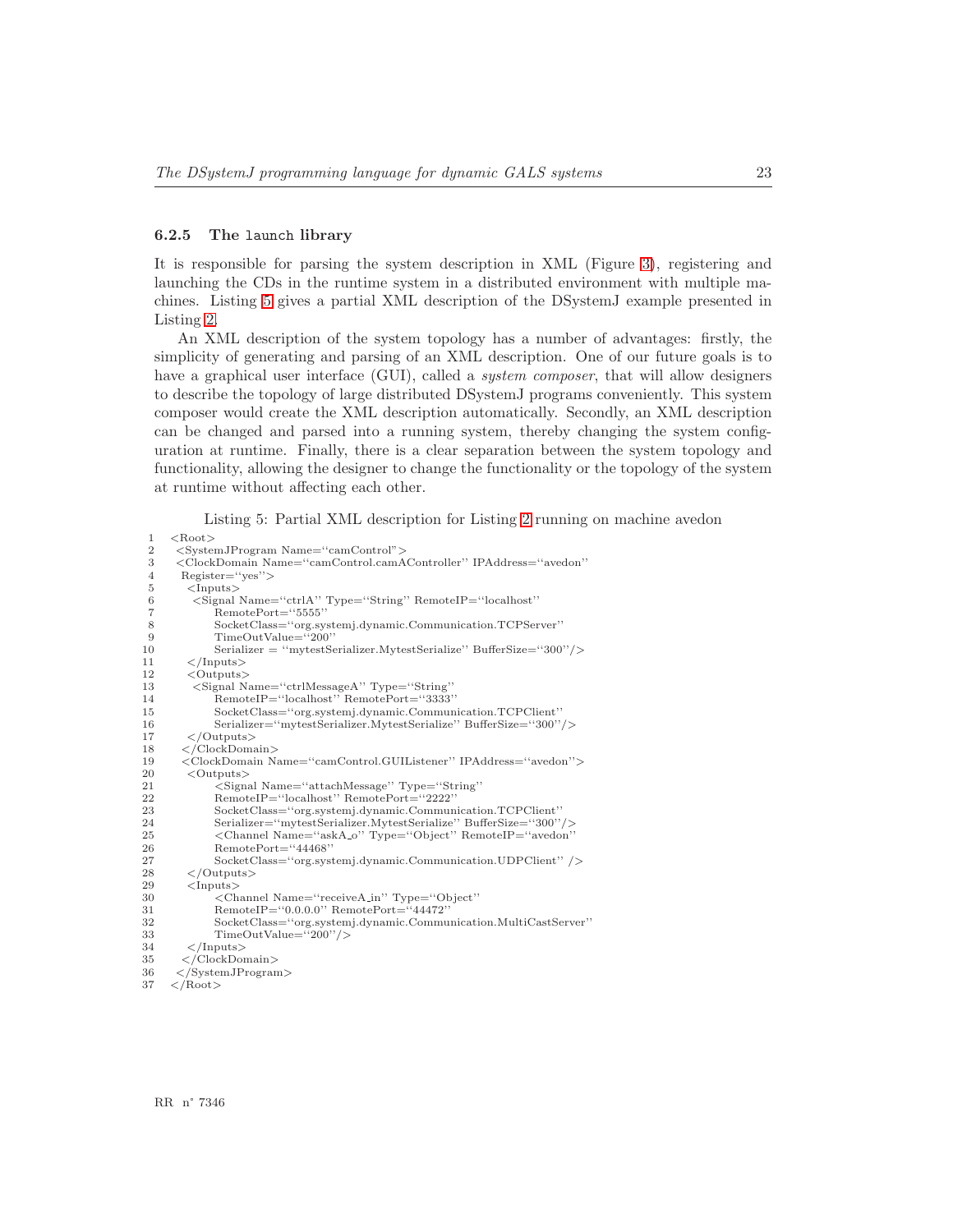The XML description in Listing [5](#page-25-0) shows the system topology for two CDs, the camAController CD (lines 3-18) and the GUIListener CD (lines 19-35), running on machines strange-love and avedon, respectively.

On line 3, we declare the name of the CD, qualifying it with the attributes IPAddress and Register. The attribute IPAddress indicates the machine this CD runs on. If accompanied by the Register=yes attribute, the runtime system just registers the CD name and the signal/channel arguments with the name cache (see Section [6.1.1\)](#page-22-1) without actually instantiating the CD code (the Java class). In the case of the camAController CD, this is useful as the CD itself will be forked later on when asked by the user (Listing [2](#page-7-0) lines 10-21). Upon the instantiation of the camAController CD, these cached arguments are required to bind the signals and channels for communication via the physical layer. It is not necessary to pre-register the arguments like in Listing [5:](#page-25-0) the arguments can instead be provided in the DSystemJ program via the DSystemJ library functions.

Next, the XML file binds the camAController interface signals ctrlA (lines 6-10) and ctrlMessageA with the underlying physical socket types. In this case since ctrlA is an input signal, we bind it to a TCP server socket (line 8), while the ctrlMessageA (lines 13-16) signal being an output signal, it is bound to a TCP client socket (line 15).

The GUIListener CD, declared on line 19, is instantiated at the launch of the DSystemJ program, and, hence, this CD declaration is not qualified with a Register attribute. The GUIListener CD then binds the signals to TCP sockets, but unlike the camAController CD it uses a multicast server and UDP client for communication via channels (lines 32 and 27).

## <span id="page-26-0"></span>6.3 The rendezvous protocol

DSystemJ uses rendezvous via channels to enable communication between reactions in different CDs. A channel consists of two ports, the sending port and the receiving port, respectively. Each port is endowed with channel statuses, which are used to implement a handshake, described formally in Section [4.2.](#page-14-0) The channel statuses are sampled at the start of the tick and emitted to other CDs at the end of the tick. Thus, channel statuses can be considered equivalent to signals in DSystemJ. Indeed, the rendezvous algorithm uses a number of reactive kernel constructs like await and emit on the channel statuses to implement the rendezvous [\[14\]](#page-32-6).

Unlike SystemJ, DSystemJ allows multi-participant rendezvous, i.e., a rendezvous with multiple senders or receivers. Figure [7](#page-27-0) shows an example rendezvous between two senders (CD1 and CD3) and a single receiver (CD2). We use a combination of UDP and TCP/IP to implement rendezvous in multi-participant scenarios. Usually, the designer specifies in the XML description of the DSystemJ program the type of rendezvous that needs to be implemented (e.g., Listing [5](#page-25-0) lines 8, 15, 23, 27, and 32). A UDP based rendezvous should be chosen by the designer if a multi-participant scenario is expected indeed, it is impossible to carry out a multi-participant rendezvous without the UDP support; in contrast, TCP/IP based rendezvous is more appropriate in the case of point-to-point rendezvous as its faster and more scalable.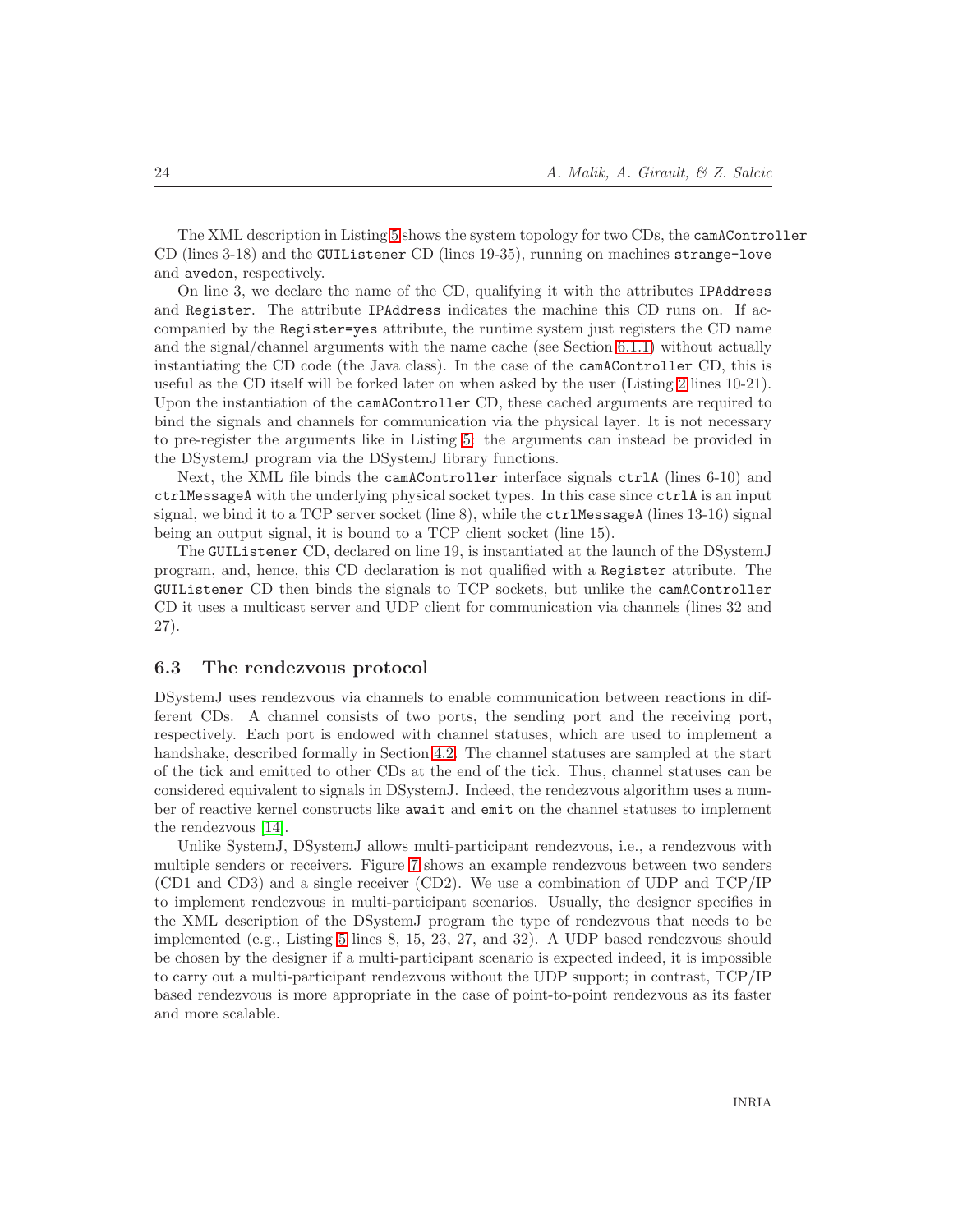

<span id="page-27-0"></span>Figure 7: The rendezvous protocol in DSystemJ

Since the UDP based rendezvous encompasses the TCP/IP based rendezvous, we provide a UDP example. In Figure [7](#page-27-0) (a) there are two senders trying to synchronize on the channel named C with a single receiver. Both senders broadcast the request to rendezvous (ask signal) on channel C. The receiver listening to this broadcast sends a reply back to a single sender, chosen *non-deterministically*. Figure [7](#page-27-0) (b) shows the receiver choosing the second sender (CD3). Once a pairing is established, the sender and receiver carry out a two-phase handshake to synchronize and deliver data, if any (Figure [7](#page-27-0) (b)).

Figure [7](#page-27-0) (c) shows the state machine for the complete rendezvous protocol. The solid arrows and circles show the UDP communication, while the dashed arrows and circles show the TCP/IP based communication.

Let us now consider the rendezvous scenario in Figure [7](#page-27-0) (c) in more detail. In the Init state, the receiver listens on the multicast IP-address specified in the XML description. The senders, on the other hand, broadcast using the multicast clients, while at the same time also listening on TCP/IP ports (sPort) and IP-address (sIP) allocated by the socket manager (see Section [6.1.7\)](#page-23-0). The senders broadcast a request to rendezvous (ask) along with sIP and sPort at the end of every tick.

At the start of its tick the receiver samples incoming data on the multicast server. If the receiver receives more than one rendezvous request (ask), the receiver chooses a sender *non-deterministically*. The receiver then stops listening on the multicast server and instead initializes a new  $TCP/IP$  server to start listening on. The  $TCP/IP$ -address  $(rIP)$  and the port number (rPort) are allocated by the socket manager. The receiver sends a TCP/IP reply to the sender using the sIP and sPort as the destination address and port, respectively. This reply consists of the rIP and rPort parameters.

Each sender (CD1 and CD3) samples incoming packets on the TCP/IP server at the start of its tick. Once the sender receives the receiver's rIP and rPort identifiers, everything needed to carry out a rendezvous is now available. Next, the sender and receiver carry out a two-phase handshake using the algorithms described in [\[14\]](#page-32-6).

After the completion or preemption of this rendezvous, the receiver stops listening on its TCP/IP server (in the process freeing and recycling the sockets) and starts listening on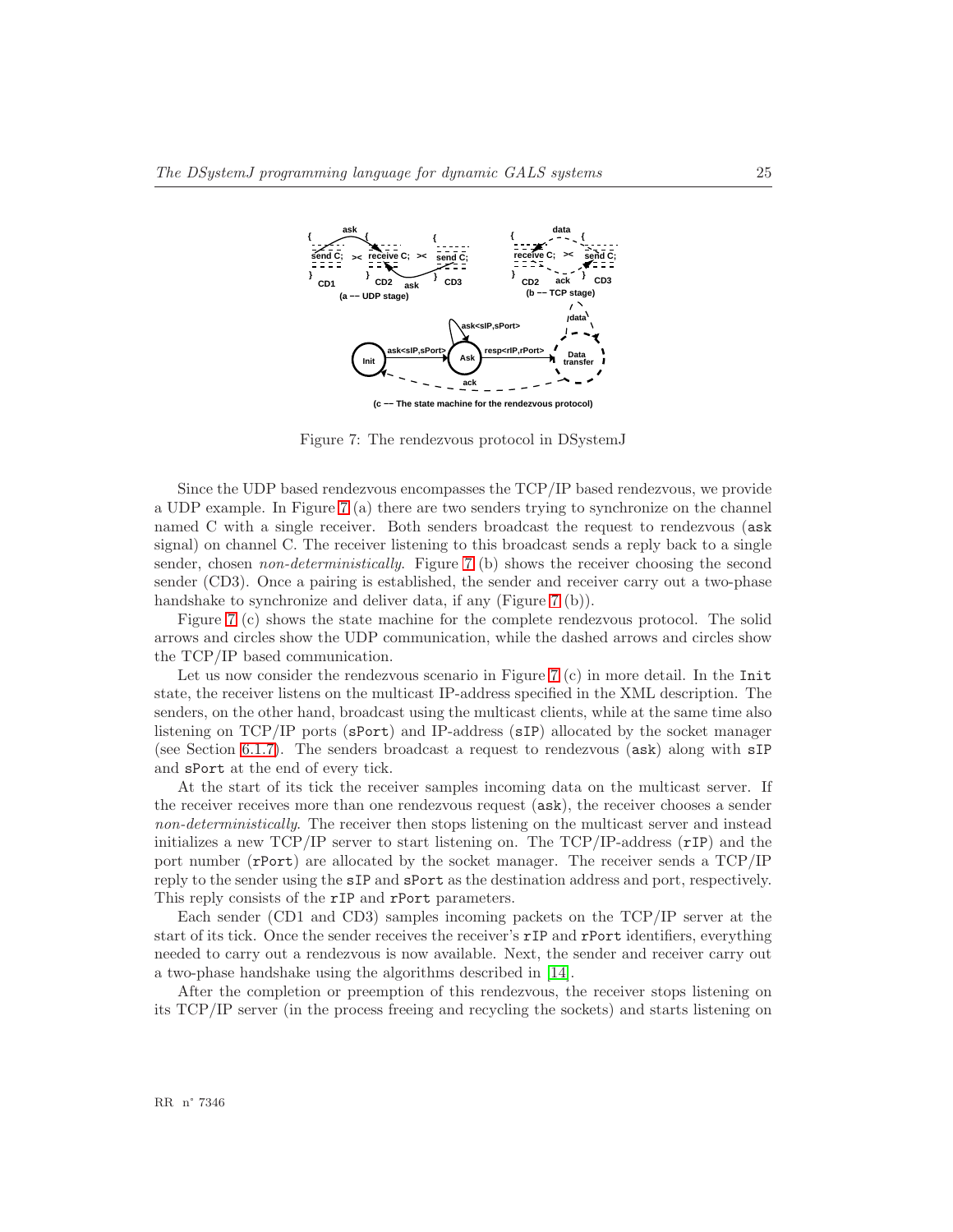| Languages<br>Li-<br>and | $\overline{\mathbf{P}}$ rocess<br>Forking | $SR-$<br>constructs | Asynch-<br>constructs     | Mobility               | Formal-<br>$_{\rm MoC}$   | Heterogeneity |
|-------------------------|-------------------------------------------|---------------------|---------------------------|------------------------|---------------------------|---------------|
| <b>braries</b>          |                                           |                     |                           |                        |                           |               |
| <b>MPI</b>              | N <sub>o</sub>                            | No                  | Yes                       | No                     | No                        | Yes           |
| RML                     | Yes                                       | Yes                 | $\overline{\text{No}}$    | $\overline{\text{No}}$ | $\overline{\mathrm{Yes}}$ | Yes           |
| JoCaml                  | Yes                                       | No                  | Yes                       | No                     | $Y_{\rm es}$              | Yes           |
| $Occam-\pi$             | Yes                                       | No                  | Yes                       | Yes                    | Yes                       | No            |
| Erlang / Salsa          | Yes                                       | No                  | Yes                       | partial<br>$\sup$ -    | No                        | Yes           |
| Scala                   |                                           |                     |                           | port                   |                           |               |
| ActorFoundry            | N <sub>o</sub>                            | No                  | Yes                       | Yes                    | $Y_{\rm es}$              | Yes           |
| JADE                    | Yes                                       | No                  | Yes                       | Yes                    | $\overline{\text{No}}$    | Yes           |
| DSystemJ                | Yes                                       | Yes                 | $\overline{\mathrm{Yes}}$ | Yes                    | Yes                       | Yes           |

<span id="page-28-1"></span>Table 3: Qualitative comparison between DSystemJ and other similar languages and libraries

the multicast UDP server again, ready to carry out another rendezvous when requested. Finally, it should be mentioned that the above mentioned rendezvous protocol is only valid in the absence of strong preemptions, caused by preemptive constructs like await. In case of strong preemptions, the rendezvous transition rules from Section [4.2.2](#page-15-0) and [\[14\]](#page-32-6) apply.

# <span id="page-28-0"></span>7 Comparison with other languages and libraries

Table [3](#page-28-1) compares the qualitative properties between the different languages and libraries found in the literature. Process Forking, is the ability to provide mechanisms to easily express dynamic process creation. SR-constructs is ability of the language to incorporate data-fusion capabilities as first class citizens of the language. Asynch-constructs defines the ability to program asynchronous distributed and multi-core platforms. Mobility is the ability to describe movement of program code and possibly data on geographically distinct machines. Formal-MoC, is the property that the language is based on rigorous mathematical foundations. Finally, **Heterogeneity** is the property that control and datadominated applications can both be described and combined with ease.

As one can see from Table [3,](#page-28-1) DSystemJ is the only one to full-fill these criteria. MPI [\[21\]](#page-32-0) is the de-facto industry standard for programming distributed systems, but being a library rather than a language it lacks both; abstraction and a formal MoC. RML [\[16\]](#page-32-9) and JoCaml [\[15\]](#page-32-3), both formal languages, are based on very different concepts. RML provides abstraction and SR data-fusion constructs like DSystemJ, but lacks support for asynchronous processes and mobility. JoCaml based on join-calculus [\[8\]](#page-31-5) is targeted at design and implementation of distributed programs, but lacks support for reactivity, and mobility.

Occam-π [\[24\]](#page-32-2) is based on the π-calculus [\[18\]](#page-32-10) and hence is closest to DS vstemJ, but, unlike DSystemJ, it does not support implementation of heterogeneous designs (with significant data-dominated computations); also, it does not provide any reactive constructs as first class citizens of the language. Erlang [\[23\]](#page-32-5), Salsa [\[22\]](#page-32-11), Scala [\[19\]](#page-32-4), ActorFoundry [\[1\]](#page-31-7), and JADE [\[4\]](#page-31-1) are all based on the actor model of computation [\[7\]](#page-31-6). Erlang, Scala, and Salsa do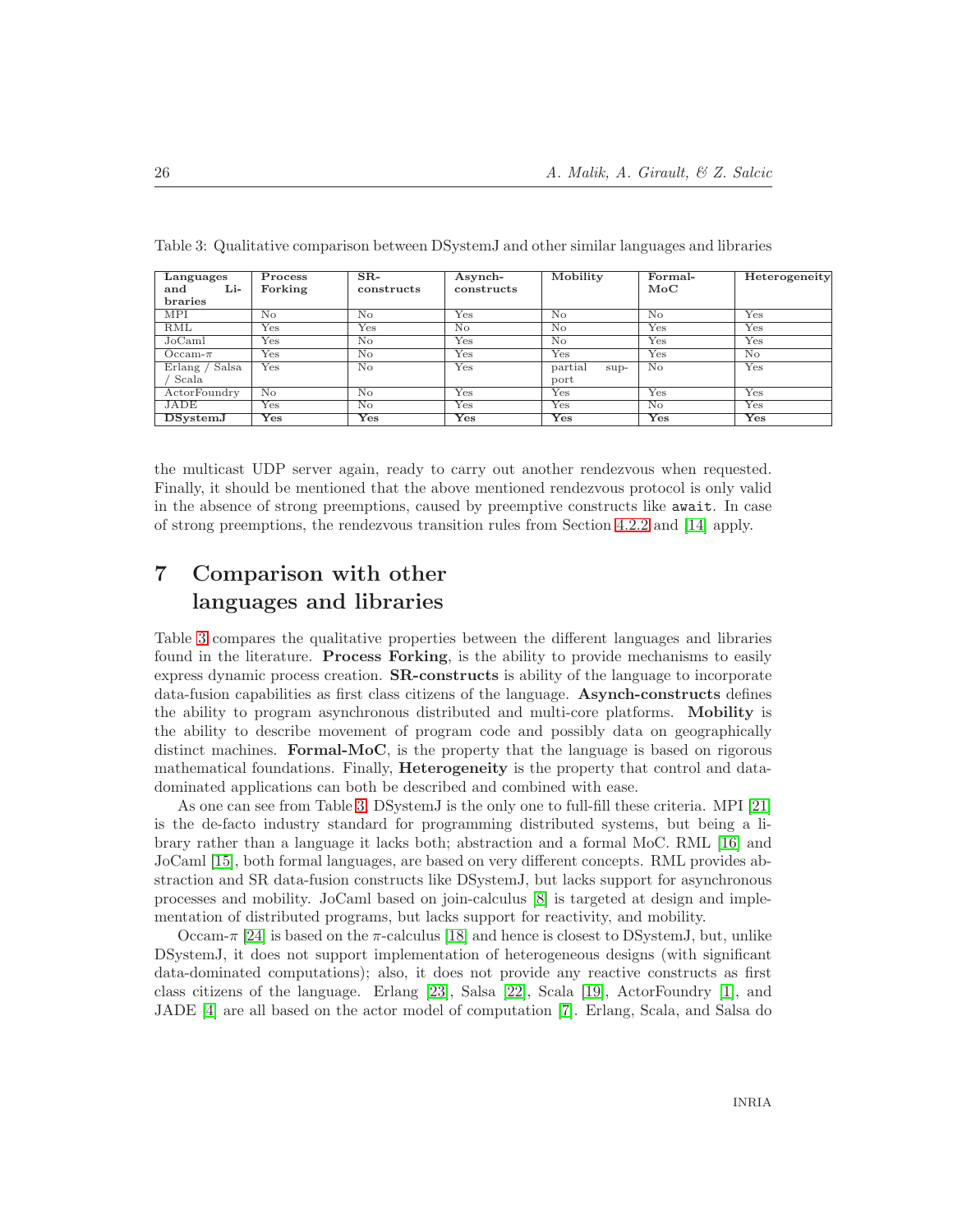<span id="page-29-1"></span>Table 4: Examples, *lines of code* (LOC), generated memory footprint, and total memory footprints

| Examples     | LOC              |      |          | Generated memory foot-print (KB) | Total memory foot-print, in-<br>cluding libraries (KB) |        |  |
|--------------|------------------|------|----------|----------------------------------|--------------------------------------------------------|--------|--|
|              | <b>DS</b> vstemJ | JADE | DSystemJ | JADE                             | DSystemJ                                               | JADE   |  |
| send-receive | 39               | 18،  | 38       | 5.6                              | 145                                                    | 2616.6 |  |
| camControl   | 125              | 238  | 158      | 14.5                             | 265                                                    | 2625.5 |  |
| sieve        | 163              | 267  | 99       | 1 າ                              | 216                                                    | 2623   |  |

Table 5: Runtime comparison between DSystemJ and JADE on a single machine with two cores

<span id="page-29-2"></span>

| Examples     |           | Runtime $(ms/tick)$       |     |      |       |              |      |       |         |     |  |
|--------------|-----------|---------------------------|-----|------|-------|--------------|------|-------|---------|-----|--|
|              |           | DSystemJ                  |     |      |       |              | JADE |       |         |     |  |
| send-receive | CD1       | CD2                       |     |      |       | CD1          | CD2  |       |         |     |  |
|              | 5.57<br>Ð |                           |     | 74.7 | 185.9 |              |      |       |         |     |  |
| sieve        | CD1       | $_{\rm CD2}$              | CD3 | CD4  | CD5   | $_{\rm CD1}$ | CD2  | CD3   | CD4     | CD5 |  |
|              | 0.1       | 16.75<br>23.4<br>17<br>17 |     |      |       |              | 340  | 361.8 | 322.435 | 514 |  |

Table 6: Runtime comparison between DSystemJ and JADE on a distributed platform with two machines and four cores

<span id="page-29-3"></span>

| Examples     |         | Runtime $(ms/tick)$ |          |         |              |           |           |      |  |
|--------------|---------|---------------------|----------|---------|--------------|-----------|-----------|------|--|
|              |         |                     | DSystemJ |         |              | JADE      |           |      |  |
| send-receive | CD1     | CD2                 |          |         | $_{\rm CD1}$ | CD2       |           |      |  |
|              | 20.7    | 22.2                |          |         | 86.88        | 470       |           |      |  |
| camControl   | CD1     | CD2                 | CD3      | CD4     | CD1          | CD2       | CD3       | CD4  |  |
|              | 202.715 | 191.33              | 125.14   | 133.666 | 3243.44      | 1498.1139 | 1320.5584 | 1603 |  |

not support process mobility as first class citizens of the language, while ActorFoundry and JADE support weak and strong mobility as language programming paradigms, respectively, (Salsa and Scala pass references rather than copies of program code or of messages, which can contain program code and hence, are unable to accomplish mobile distributed processing). None of these approaches also provide the SR-programming paradigm.

# <span id="page-29-0"></span>8 Experimentation Results

In this section we quantitatively compare DSystemJ with JADE. We chose JADE for comparisons, because the released version of ActorFoundry [\[1\]](#page-31-7) does not support distributed implementations, and MPI-based Java bindings do not support process forking and mobility. All the benchmarks, DSystemJ compiler, and runtime library are available to download from [\[2\]](#page-31-11).

Table [4](#page-29-1) shows the examples that we have chosen for comparison. We chose three very different programs; (1) send-receive is a simple communicator, that sends and receives continuously between two CDs in a very tight loop. Both the CDs in send-receive are static, i.e., forked at the start of the program. This program judges the communication performance. (2) Sieve, is the classical sieve of Eratosthenes, which computes primes. The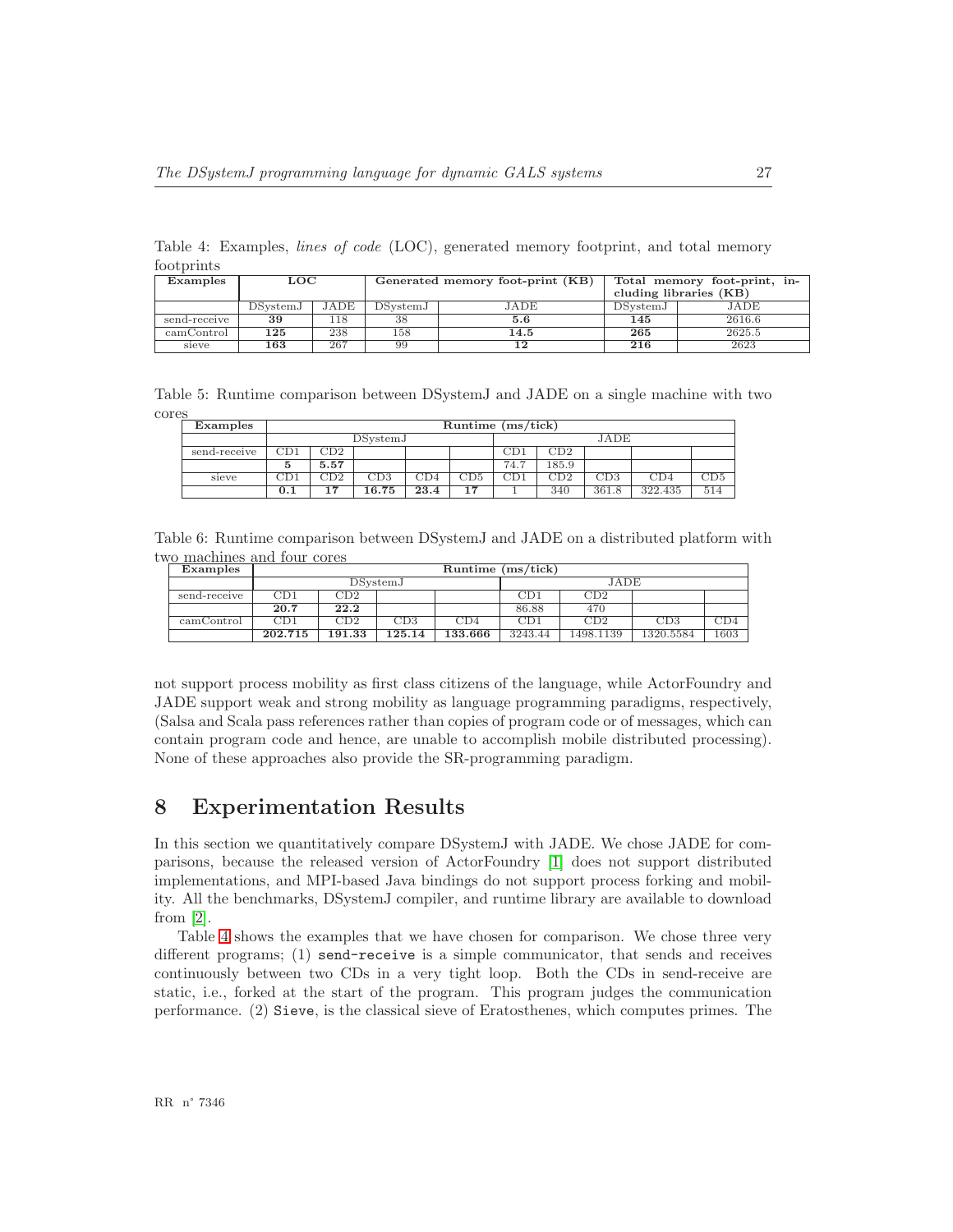Sieve example involves a large amount of process forking, except for a single CD all the other CDs are forked multiple times dynamically, and communication between the various CDs is also established dynamically. Finally, (3) camControl is the example shown previously in Listings [1](#page-6-1) and [2;](#page-7-0) it involves significant amount of code mobility across machines in a network, in conjunction with dynamic process forking. The experimental setup consists of: (1) a two-core 32-bit Linux machine running Sun-jdk-1.6 and (2) a two-core 64-bit Linux machine running open-jdk-1.6. All the Java class files were compiled using Sun javac-1.6 compiler.

As can be seen from Table [4,](#page-29-1) DSystemJ performs well compared to JADE. DSystemJ's abstract syntactic constructs along with its formal MoC help the designer to write code succinctly. JADE, being a library, lacks these advantages and, hence, requires more *lines of code* (LOC). DSystemJ also performs better than JADE with regards to the total memory foot-print (class files). This advantage can be attributed to the tiny DSystemJ library footprint (106KB for DSystemJ compared to 2.6MB for JADE) as opposed to the generated code size. DSystemJ compiler produces bigger Java files and consequentially larger class files, unlike the hand written Java files as is the case with JADE.

Tables [5](#page-29-2) and [6](#page-29-3) show the runtime comparison between DSystemJ and JADE. Table [5](#page-29-2) shows the runtime for a single 32-bit machine implementation with two cores. We ran the send-receive and sieve examples on this platform for a million ticks to get the results. The runtime is in ms/tick. DSystemJ has a clear notion of a tick; for JADE, all agents were implemented with CyclicBehaviour class, which implements reactivity, to emulate the same behaviour as in DSystemJ. DSystemJ is far superior compared to JADE implementations. The slow JADE runtimes can be attributed to the fact that JADE implements a much more elaborate communication, dynamic forking, and mobility protocol compared to DSystemJ, based on the FIPA [\[3\]](#page-31-12) standard. Also, while DSystemJ runtime library is optimized for single machine implementations, JADE concentrates more on the transparent locality model, i.e., the same communication mechanism is used for single and distributed platforms and this difference in implementation affects the runtime results.

In a distributed setting (Table [6\)](#page-29-3), DSystemJ again outperforms JADE, although, in this case, the performance difference is smaller. This lack of JADE performance can again be attributed to the elaborate communication and mobility protocols that one has to follow when implementing JADE agents. On average, DSystemJ is 20 times faster compared to JADE on a single machine (multi-core) implementation, and 12 times faster in a distributed setting.

# <span id="page-30-0"></span>9 Conclusion and future work

In this article, we have described a new programming language called DSystemJ, designed specifically for *dynamic distributed systems*. DSystemJ has rigorous mathematical semantics and hence, is amenable to compilation and formal reasoning. DSystemJ compared to other formal languages in its application domain provides an exhaustive design perspective, taking distributed communication, mobility, dynamic forking, and reactivity into account, thereby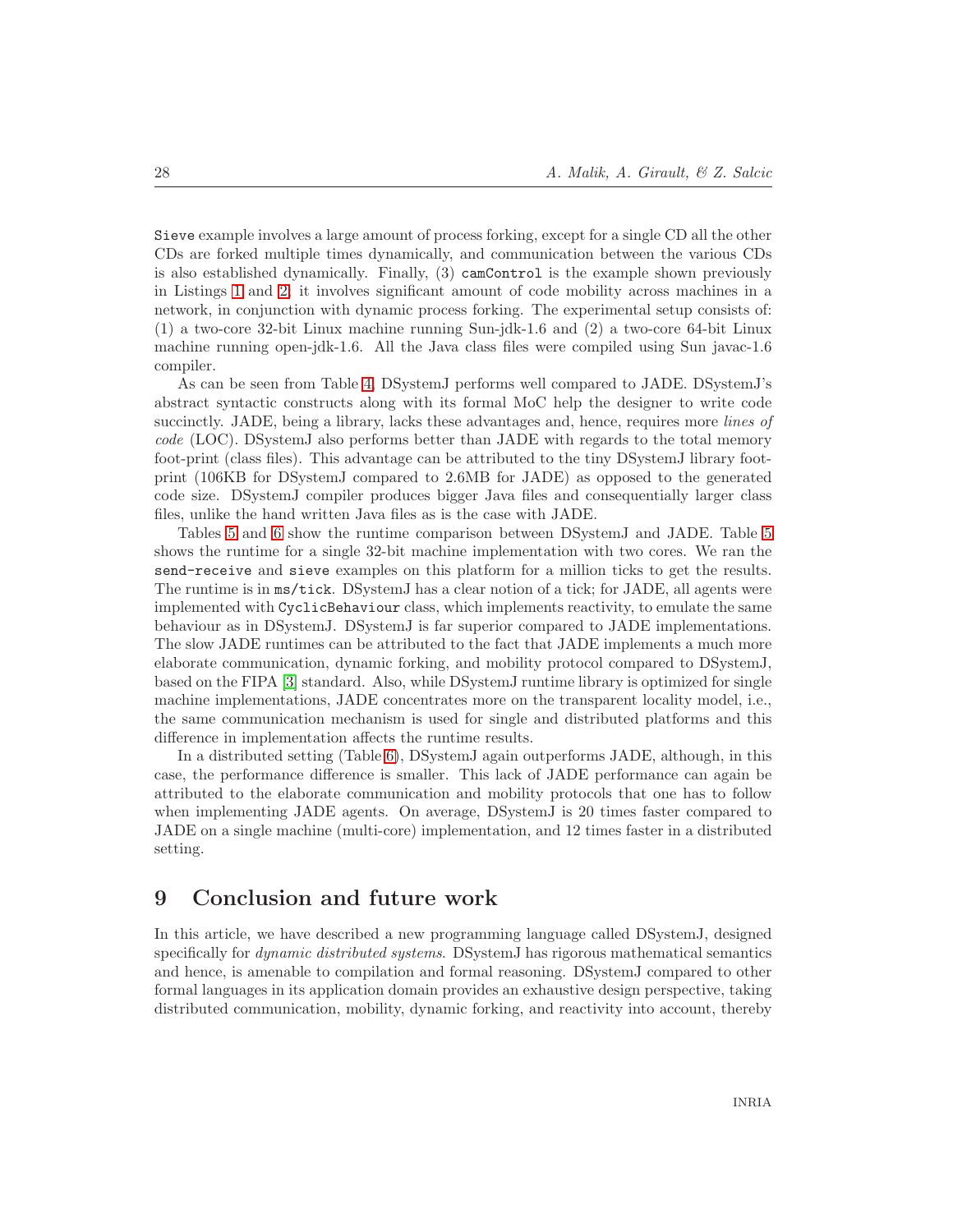easing the design burden of software programmers. DSystemJ' operational semantics can be used to derive the behavioural semantics and thus, are helpful in abstract modelling and formal verification (out of the scope of this article).

In the future we plan to provide tools for formal verification and real-time analysis of DSystemJ programs. We also plan to use the presented operational semantics to derive distributed controllers for addressing the fairness and non-deterministic behaviour of DSystemJ programs raised in this article.

# <span id="page-31-7"></span>References

- <span id="page-31-11"></span>[1] ActorFoundry. <http://osl.cs.uiuc.edu/af/> [Last Access: 23/03/2010].
- <span id="page-31-12"></span>[2] The DSystemJ website. <http://dsystemj.gforge.inria.fr> [Last Access: 25/06/2010].
- [3] The Foundation for Intelligent Physical Agents. <http://www.fipa.org> [Last Access: 25/06/2010].
- <span id="page-31-8"></span><span id="page-31-1"></span>[4] The Jade website. <http://jade.tilab.com> [Last Access: 16/03/2010].
- <span id="page-31-2"></span>[5] G. Berry. The semantics of pure esterel, 1993.
- [6] J. Burch, E. Clarke, K. McMillan, D. Dill, and L. Hwang. Symbolic model checking: 10<sup>20</sup> states and beyond. *Logic in Computer Science, 1990. LICS '90, Proceedings*, pages 428–439, Jun 1990.
- <span id="page-31-6"></span>[7] W. Clinger. *Foundations of Actor Semantics*. PhD thesis, Massachusetts Institute of Technology, 1981.
- <span id="page-31-5"></span>[8] C. Fournet and G. Gonthier. The reflexive cham and the join-calculus. In *POPL '96: Proceedings of the 23rd ACM SIGPLAN-SIGACT symposium on Principles of programming languages*, pages 372–385, New York, NY, USA, 1996. ACM.
- <span id="page-31-9"></span><span id="page-31-4"></span>[9] J. Galletly. *Occam-2*. University College London Press, 2nd edition.
- [10] L. Henry. *Reference Manual for the ADA Programming Language*. Springer-Verlag New York, Inc., Secaucus, NJ, USA, 1983.
- <span id="page-31-3"></span><span id="page-31-0"></span>[11] C. A. R. Hoare. *Communicating Sequential Processes*. Prentice Hall, 1985.
- <span id="page-31-10"></span>[12] E. Lee. The problem with threads. *IEEE Computer*, 39:33–42, May 2006.
- [13] A. Malik, Z. Salcic, and P. S. Roop. SystemJ compilation using the Tandem Virtual Machine Approach. *ACM Transaction on Design Automation of Electronic Systems*, 14(3):1–37, 2009.

RR n° 7346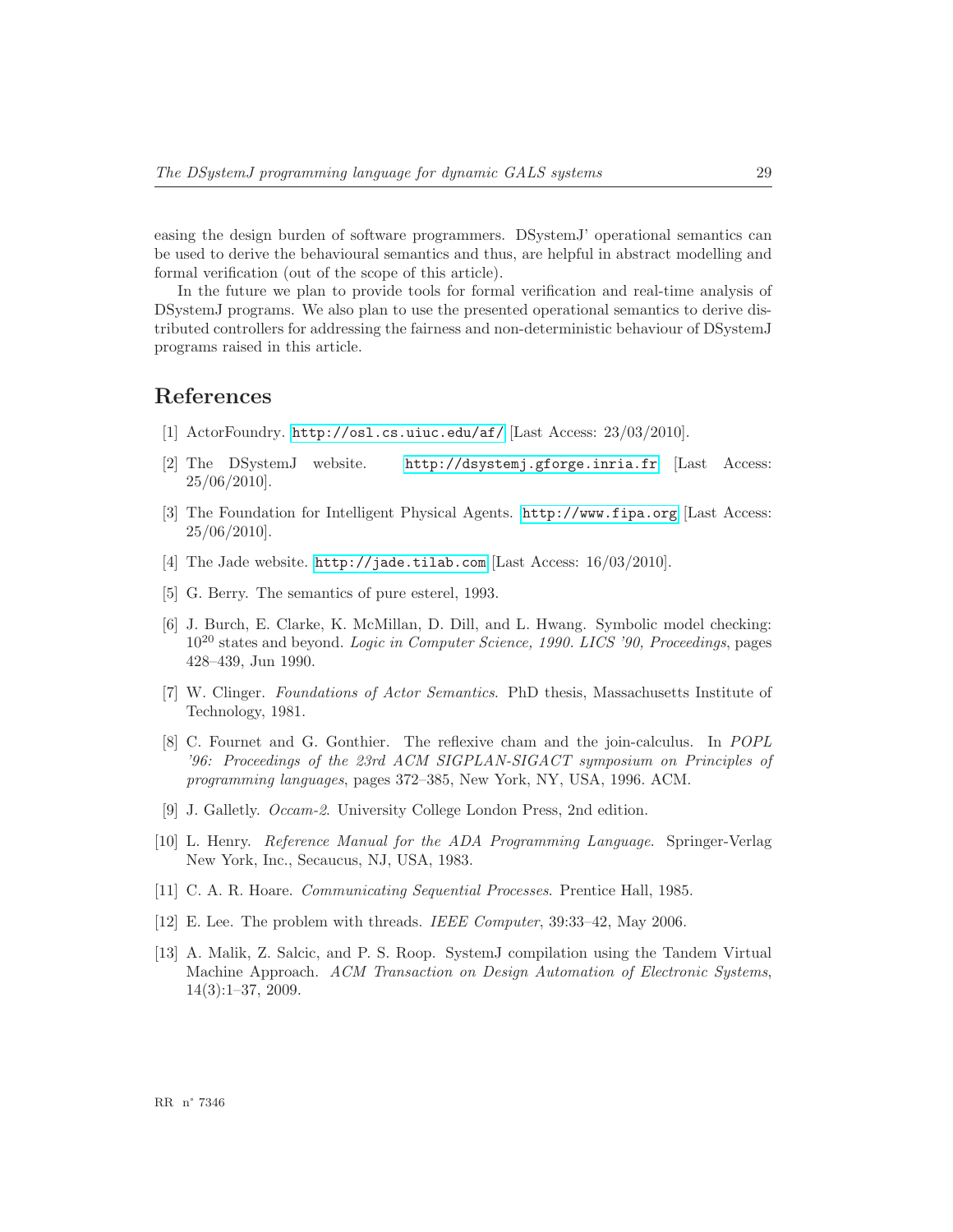- <span id="page-32-6"></span>[14] A. Malik, Z. Salcic, P. S. Roop, and A. Girault. SystemJ: A GALS language for system level design. *Elsevier Journal of Computer Languages, Systems and Structures*, 36(4):317–344, December 2010.
- <span id="page-32-9"></span><span id="page-32-3"></span>[15] L. Mandel and L. Maranget. Programming in JoCaml – Extended version. Technical Report 6261, INRIA, 2008.
- <span id="page-32-1"></span>[16] L. Mandel and M. Pouzet. ReactiveML: a reactive extension to ML. In *PPDP*, pages 82–93, New York, NY, USA, 2005. ACM.
- <span id="page-32-10"></span>[17] R. Milner. *Communication and Concurrency*. Prentice-Hall, Inc., 1989.
- <span id="page-32-4"></span>[18] R. Milner, J. Parrow, and D. Walker. A calculus of mobile processes, I. *Information and Computation*, 100(1):1–40, 1992.
- [19] M. Odersky, P. Altherr, V. Crement, I. Dragos, G. Dubochet, B. Emir, S. McDirmid, S. Micheloud, N. Mihaylov, M. Schinz, E. Stenman, L. Spoon, and M. Zenger. An Overview of the Scala Programming Language. Technical Report IC/2004/64, EPFL Lausanne, Switzerland, 2004.
- <span id="page-32-8"></span><span id="page-32-0"></span>[20] D. Potop Butucaru. *Optimisations for Faster Execution of Esterel Programs*. PhD thesis, Ecole des Mines de Paris, 2002.
- <span id="page-32-11"></span>[21] M. J. Quinn. *Parallel Programming in C with MPI and OpenMP*. McGraw-Hill Inc.
- [22] C. Varela and G. Agha". Programming Dynamically Reconfigurable Open Systems with SALSA. *"ACM SIGPLAN Notices. OOPSLA'2001 Intriguing Technology Track Proceedings"*, "36"("12"):"20–34", December "2001".
- <span id="page-32-5"></span>[23] R. Virding, C. Wikstrom, and M. Williams. *Concurrent Programming in Erlang*. Prentice Hall PTR, 2 edition, 1996.
- <span id="page-32-2"></span>[24] P. Welch and F. Barnes. Communicating mobile processes: introducing occam-pi. In A. Abdallah, C. Jones, and J. Sanders, editors, *25 Years of CSP*, volume 3525 of *Lecture Notes in Computer Science*, pages 175–210. Springer Verlag, April 2005.
- <span id="page-32-7"></span>[25] L. Yoong, P. Roop, and Z. Salcic. Compiling Esterel for Distributed Execution. In *SLAP*, March 2006.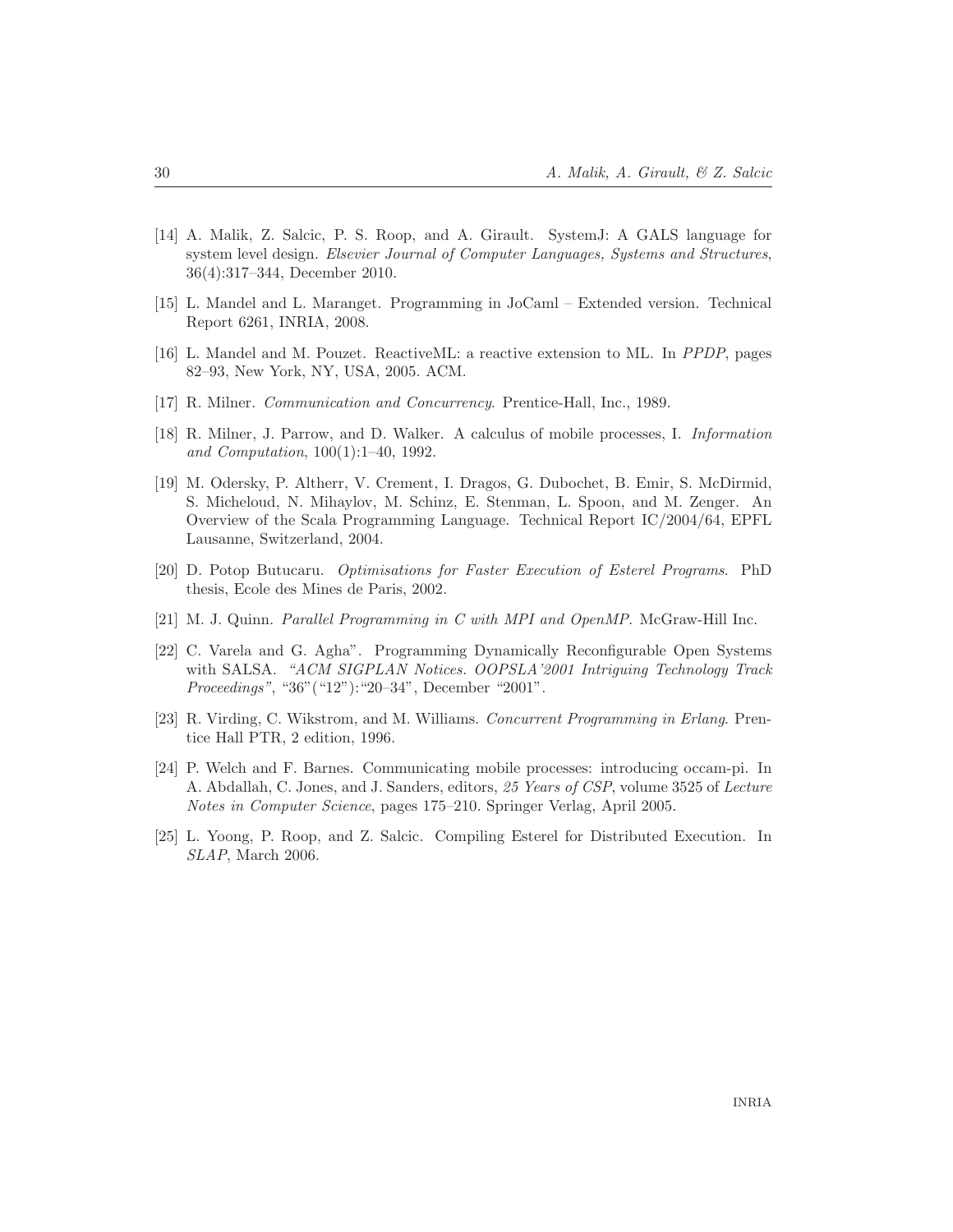# Contents

| 1                       |            | Introduction                                                                                                                                                                                                                                                                                                                                                                                                                                                                                                                                                                                                                                                                                   | 3                                                              |
|-------------------------|------------|------------------------------------------------------------------------------------------------------------------------------------------------------------------------------------------------------------------------------------------------------------------------------------------------------------------------------------------------------------------------------------------------------------------------------------------------------------------------------------------------------------------------------------------------------------------------------------------------------------------------------------------------------------------------------------------------|----------------------------------------------------------------|
| $\bf{2}$                |            | Language Features and Example                                                                                                                                                                                                                                                                                                                                                                                                                                                                                                                                                                                                                                                                  | 4                                                              |
| 3                       | 3.1<br>3.2 | DSystemJ: Model of computation, syntax and intuitive semantics<br>The unique-name $\rightarrow$ CD([args]) and<br>unique-name $\rightarrow$ {} constructs<br>3.2.1<br>The run unique-name ([args]) and run $\#$ channel-name([args]) constructs<br>3.2.2<br>The send $C$ (unique-name) and receive $C$ constructs<br>3.2.3                                                                                                                                                                                                                                                                                                                                                                     | $\overline{7}$<br>$8\,$<br>9<br>9<br>9<br>9                    |
| $\overline{\mathbf{4}}$ | 4.1<br>4.2 | Formal semantics<br>4.2.1<br>Rewrite rules for DSystemJ syntactic constructs<br>4.2.2                                                                                                                                                                                                                                                                                                                                                                                                                                                                                                                                                                                                          | 11<br>11<br>12<br>12<br>13                                     |
| 5                       | 5.1<br>5.2 | Compiling DSystemJ programs<br>The Asynchronous GRaph Code $(AGRC) \dots \dots \dots \dots \dots \dots \dots$<br>Procedure to compile and run DSystemJ programs                                                                                                                                                                                                                                                                                                                                                                                                                                                                                                                                | 15<br>15<br>18                                                 |
| 6                       | 6.1        | Runtime system and library<br>The runtime system $\dots \dots \dots \dots \dots \dots \dots \dots \dots \dots \dots \dots \dots$<br>6.1.1<br>The CD loader $\dots \dots \dots \dots \dots \dots \dots \dots \dots \dots \dots \dots \dots$<br>6.1.2<br>The CD cache<br>6.1.3<br>The signal object cache $\ldots \ldots \ldots \ldots \ldots \ldots \ldots \ldots$<br>6.1.4<br>The channel object cache $\ldots \ldots \ldots \ldots \ldots \ldots \ldots \ldots$<br>6.1.5<br>The name cache $\ldots \ldots \ldots \ldots \ldots \ldots \ldots \ldots \ldots \ldots$<br>6.1.6<br>6.1.7<br>The socket manager $\ldots \ldots \ldots \ldots \ldots \ldots \ldots \ldots \ldots$<br>6.1.8<br>6.1.9 | 19<br>19<br>20<br>20<br>20<br>21<br>21<br>21<br>21<br>21<br>21 |
|                         | 6.2<br>6.3 | The library support $\dots \dots \dots \dots \dots \dots \dots \dots \dots \dots \dots \dots$<br>6.2.1<br>The util library $\dots \dots \dots \dots \dots \dots \dots \dots \dots \dots \dots$<br>6.2.2<br>6.2.3<br>The Exceptions library $\ldots \ldots \ldots \ldots \ldots \ldots \ldots \ldots$<br>6.2.4<br>6.2.5                                                                                                                                                                                                                                                                                                                                                                         | 22<br>22<br>22<br>$22\,$<br>22<br>23<br>24                     |
| 7                       |            | Comparison with otherlanguages and libraries                                                                                                                                                                                                                                                                                                                                                                                                                                                                                                                                                                                                                                                   | 26                                                             |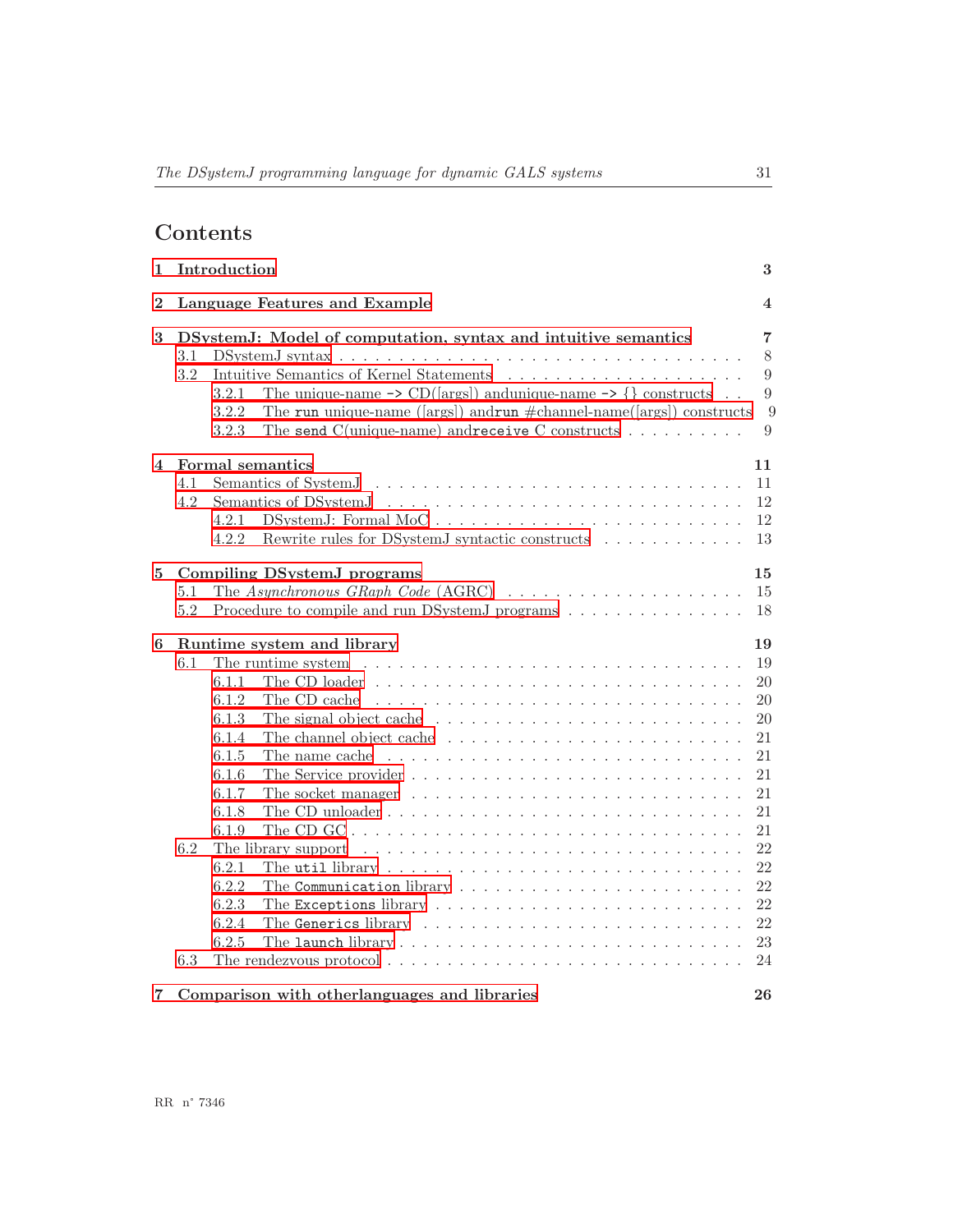| 8 Experimentation Results    |    |
|------------------------------|----|
| 9 Conclusion and future work | 28 |

# List of Figures

| $\mathbf{1}$ | Pictorial representation of a security surveillance system $\dots \dots \dots$          |  |
|--------------|-----------------------------------------------------------------------------------------|--|
| 2            |                                                                                         |  |
|              | 3 The compilation and runtime procedure for the DSystemJ program in Listings 1 and 2 19 |  |
|              |                                                                                         |  |
|              | 5 The various CDs implementing the runtime system 20                                    |  |
| 6            |                                                                                         |  |
|              |                                                                                         |  |

# <span id="page-34-0"></span>List of Tables

|       | The System I kernel statements and their meaning 8                                        |  |
|-------|-------------------------------------------------------------------------------------------|--|
|       | The kernel statements introduced in DSystem I and their meaning $\dots \dots$ 8           |  |
|       | Qualitative comparison between DSystem I and other similar languages and libraries 26     |  |
| 4     | Examples, lines of code (LOC), generated memory footprint, and total memory footprints 27 |  |
| $5 -$ | Runtime comparison between DSystemJ and JADE on multi-core architecture 27                |  |
| 6     | Runtime comparison between DSystemJ and JADE on a distributed architecture 27             |  |